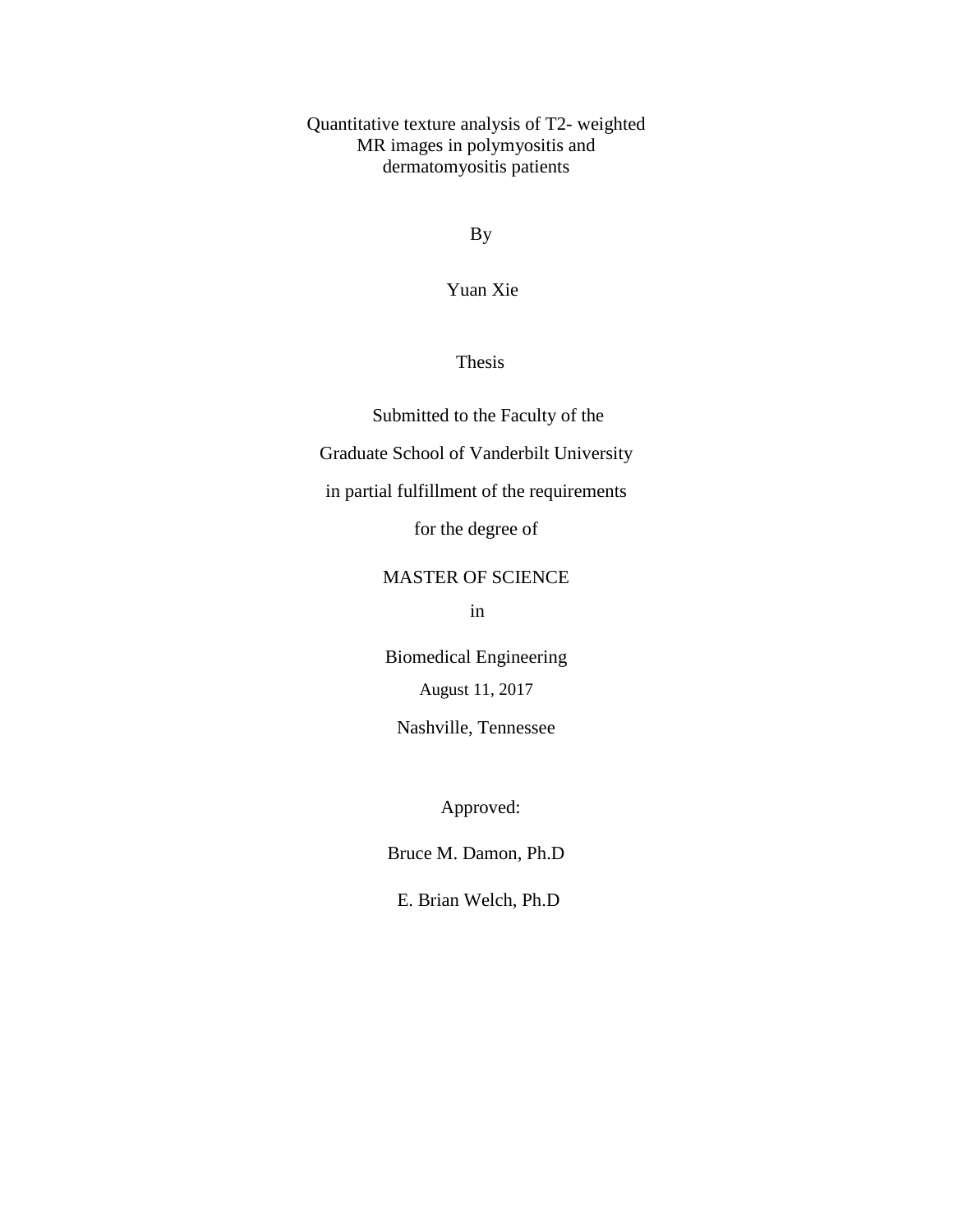# LIST OF TABLES

| Table | Page |
|-------|------|
|       |      |
|       |      |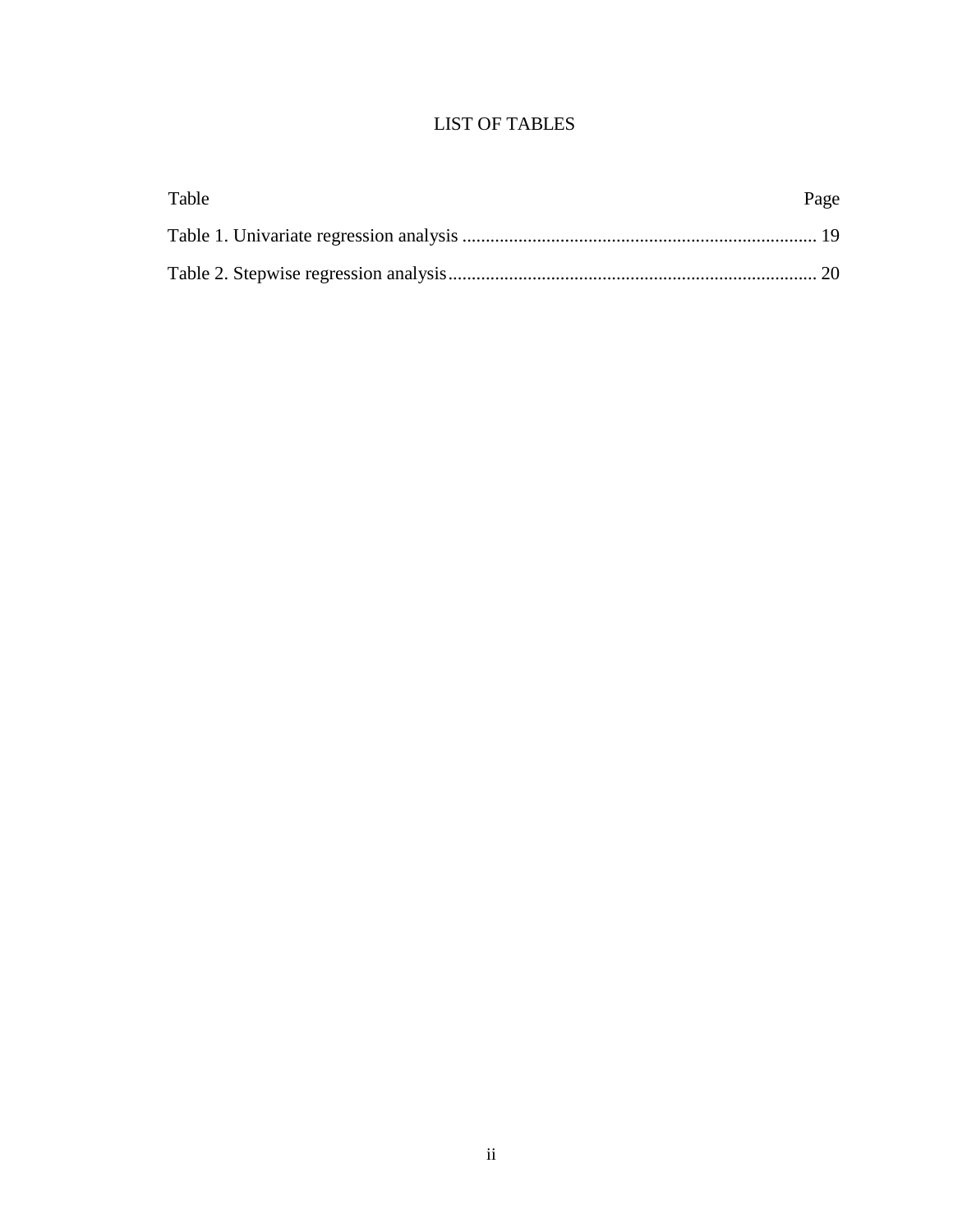# LIST OF FIGURES

| Figure | Page |
|--------|------|
|        |      |
|        |      |
|        |      |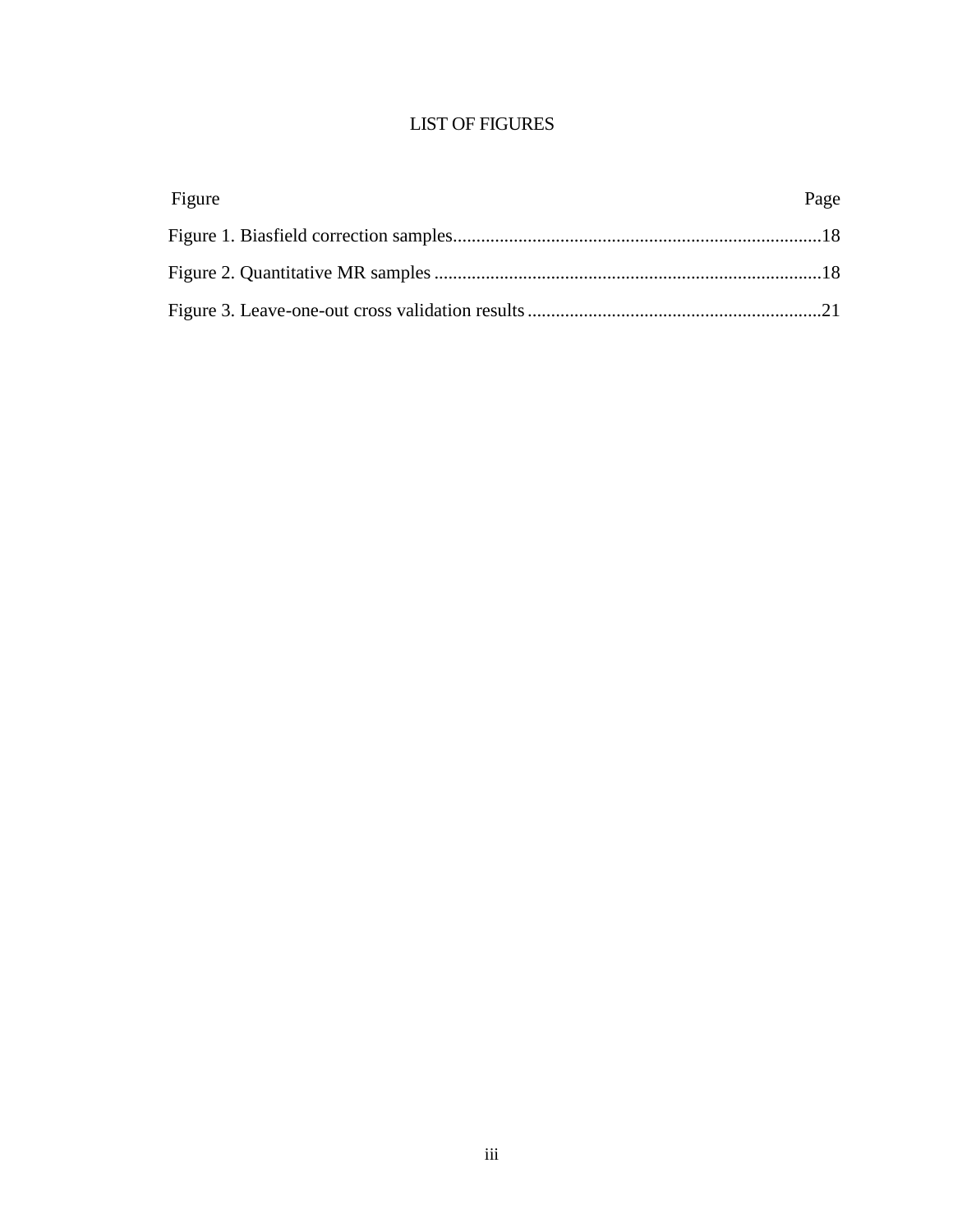# TABLE OF CONTENTS

| 27 |
|----|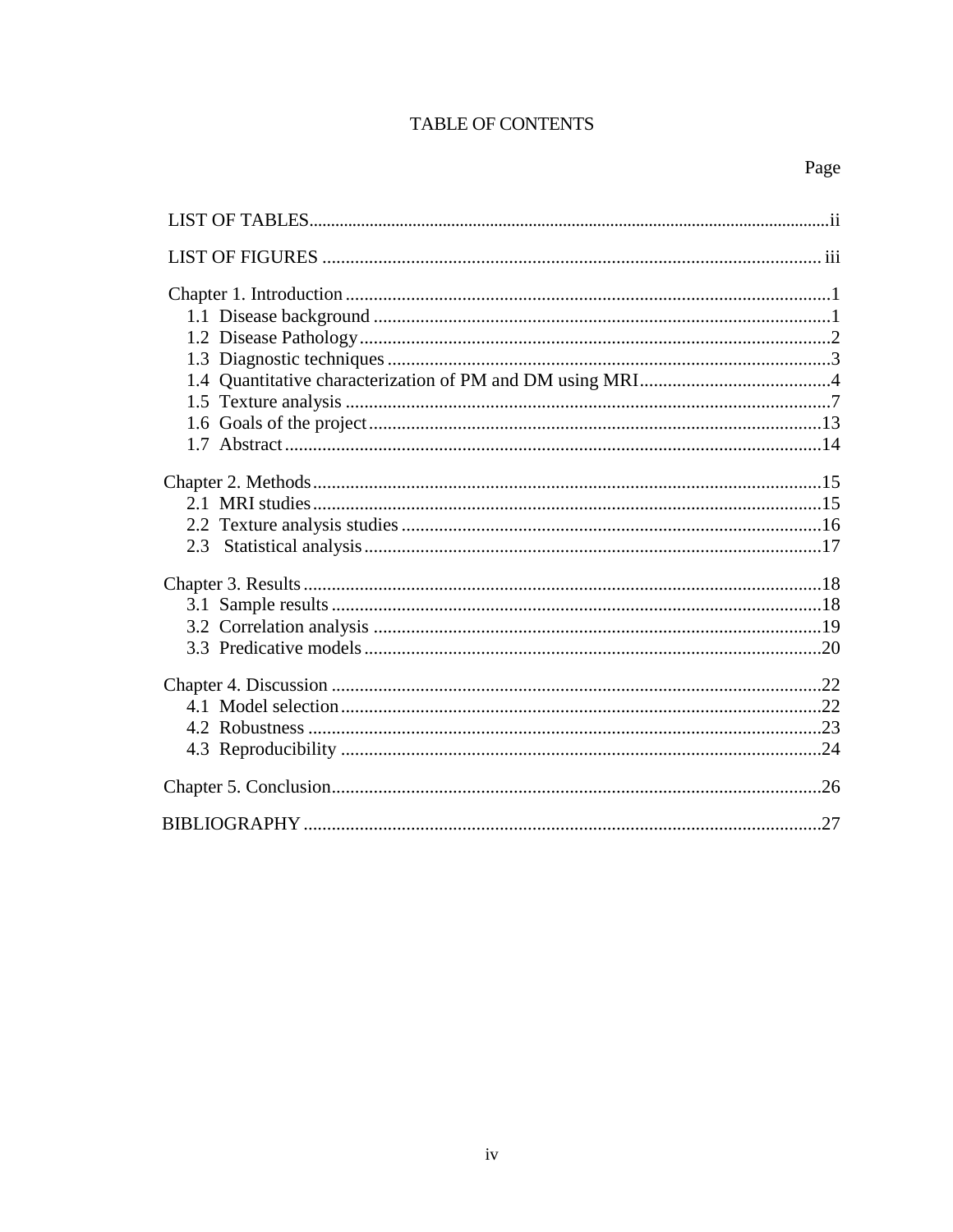#### Chapter 1. Introduction

#### 1.1 Disease Background

Polymyositis (PM) and dermatomyositis (DM) are both idiopathic inflammatory myopathies. Although they have different immunologic etiologies, the two diseases are usually discussed together due to their similar pathological signs and symptoms in skeletal muscles. In the early stage of disease progression, patients typically experience proximal muscle weakness, muscle pain, fever and fatigue. Muscle damage causes serum creatine kinase levels to increase and inflammatory cell infiltration in the affected muscles. As the disease progresses, muscle cells are attacked and slowly progress to necrosis. Connective tissues start to form as the healing mechanism is activated. In the late stage of disease, necrosis occurs at a much larger spatial scale. Connective tissue and adipose tissue replace the necrotic muscle cells.

Despite the similar presentations in muscle, PM and DM still vary in their manifestations at other target regions. PM also affects other organs and systems. For example, PM patients are typically observed with abnormal electrocardiographs, suggesting atrial arrhythmias and congestive heart disease. Restriction of ventilation caused by PM on respiratory muscles also affects pulmonary functions. A high incidence of interstitial lung diseases is also observed for PM patients. DM typically affects the skin. For example, skin erythema has been long established as a recognizable symptom of DM. Rash and skin lesions are commonly observed for early stage DM patients, and skin erythemas are replaced by scaling with areas of pigmentation at the late stage of diseases.

Currently the cause of idiopathic PM and DM is unknown. There are extensive data linking certain human leukocyte antigens (HLA) with particular disease states, yet currently the HLA allele is not claimed to directly increase genetic risks. Although epidemiologic reports show that PM and DM can occur for patients at all ages, the majority of PM and DM cases happen to people between the ages of 50 to 60. There is also a juvenile form of DM that mainly affects children aging between 5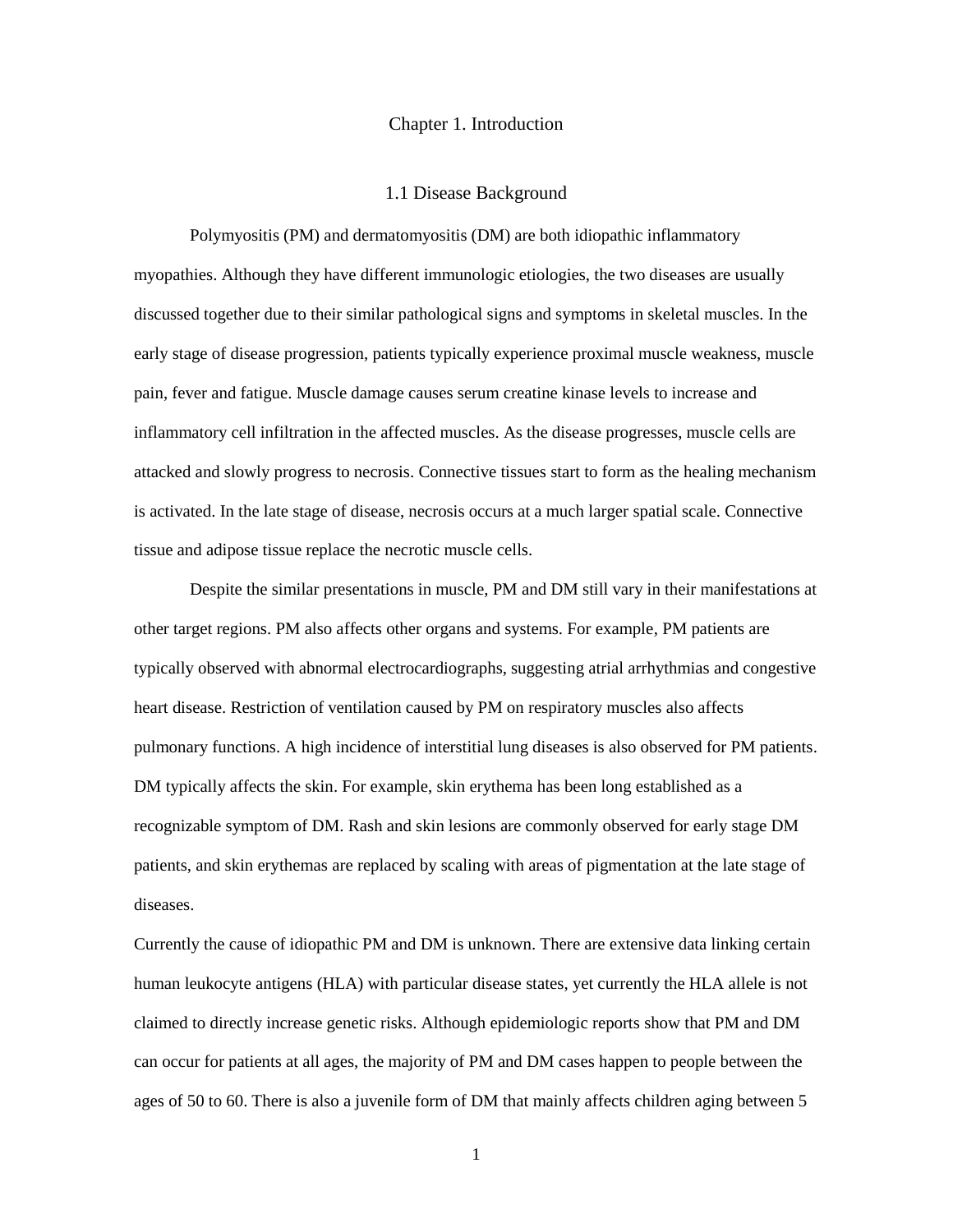and 14. A female predominance is shown for both diseases in all age groups. The current incidence rate in the US ranges from  $3\nu$ <sup>7</sup> cases per million. (17)

#### 1.2 Disease Pathology

The majority of patients with inflammatory muscle disease have PM or DM. The main pathologic feature of both diseases is muscle inflammation. The main tissue inflammation sites are perimysium, endomysium, and perimysial venules and arterioles. During muscle inflammation, mononuclear cells such as lymphocytes, plasma cells and histiocytes enter perimysial sites and infiltrate the perivascular walls; some progress into endomysial sites and infiltrate muscle fibers. Other pathologic symptoms include muscle cell necrosis, variation in muscle fiber diameter and connective tissue proliferation. (17) In either single or clusters of muscle fibers, inflammation initiated mononuclear cells target healthy muscle cells and release reactive oxygen species, causing necrosis of muscle cells. As the disease progresses, the chronic muscle necrosis causes muscle fibers to shrink, leaving empty spaces between fiber bundles. Following the muscle fiber destruction, collagen proliferates and attempts to heal muscle fibers. The three steps form a vicious cycle. As the disease progress to late stage, fibro-connective tissues progress to fatty infiltration and continuously replace muscle fibers.

The two myopathies also differ in many subtle ways regarding the systems and organs they affect. DM is known for its conspicuous skin lesions. The severity and appearance of lesion varies depending on the stages of diseases and the area of skins affected. In early stage DM, the epidermis starts thinning, making dermal blood vessels more observable. Edema is also observed in the superficial dermis, containing mononuclear cells such as lymphocytes, plasma cells and histiocytes. When the inflammatory cells infiltrates epidermis, collagen proliferates and connective tissues begin to form. As a result, the skin becomes thickened and pigmented. In the chronic stage of DM, skin cell necrosis starts and ulcers occur. Superficial capillaries dilate while subcutaneous blood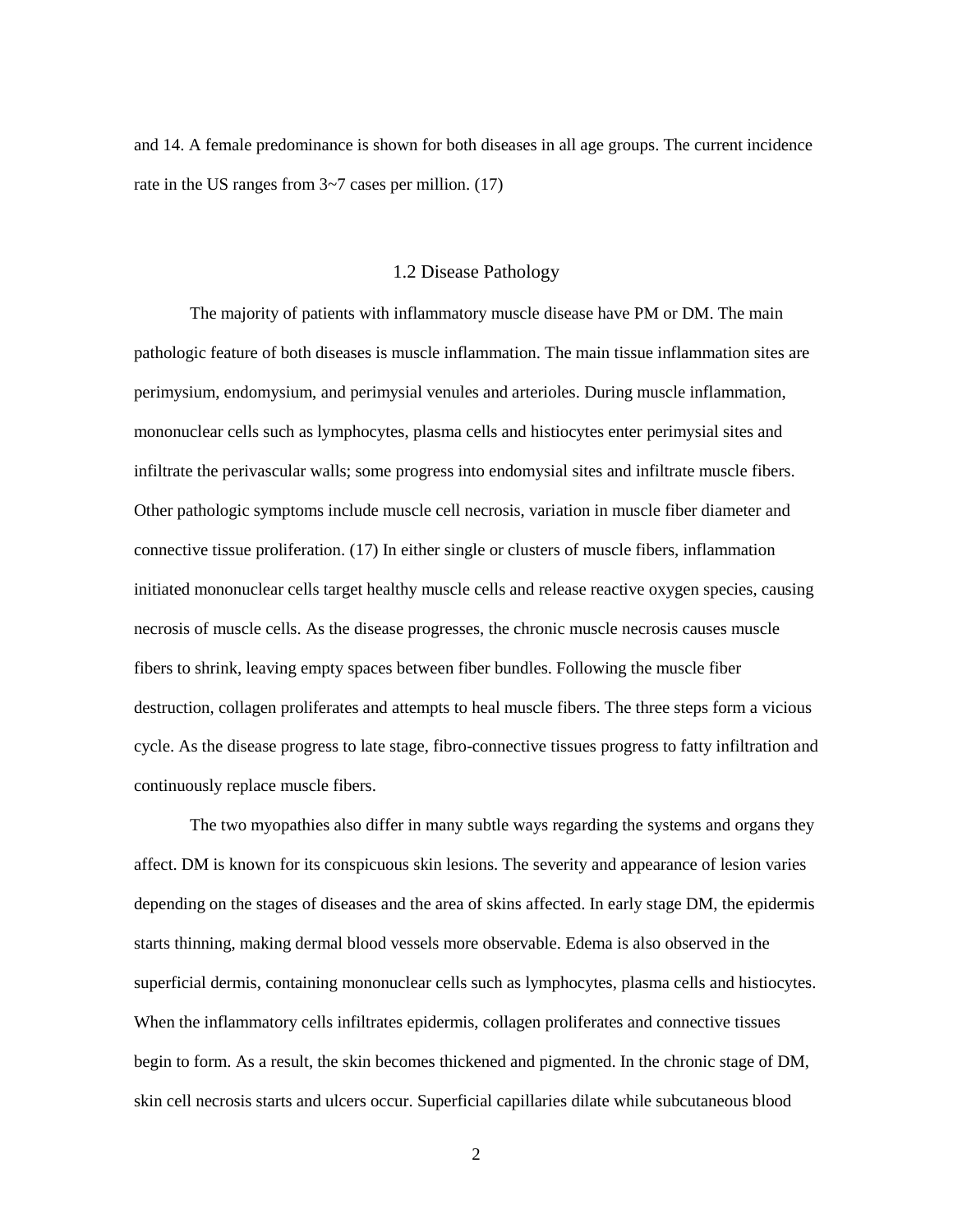vessels membranes are also affected, causing significant vascular changes. This leads to another aspect of DM, which is its effect on membranes in various body systems. For example, in many cases, particularly of the juvenile DM, angiopathy is observed in intramuscular blood vessels. Focal capillary depletion starts in early stages of DM, and the severity increases as the disease progresses. Because of angiopathy, reduced nutrient delivery occurs. Resulting infarcts due to cell death and cell structure collapse eventually change tissue superstructures. The infarcts are often detected in juvenile form DM studies. Idiopathic inflammation is likely to be the cause of angiopathy as well, as immune complexes like IgG and IgM are found within the walls of intramuscular arteries and veins.

In contrast, PM doesn't associate with pathological symptoms in any particular body systems. PM patients are not affected by perifascicular atrophy, microvascular injury and endothelial microtubular inclusions. The immune phenotypic profile and autoaggressive character of the endomysial inflammatory cells also make PM different from DM patients.

# 1.3 Diagnostic Techniques

Typical clinical evaluations of myositis patients include strength testing, measurement of elevated serum levels of muscle enzymes, electromyography (EMG), and muscle biopsy. (2) A general investigation of a patient's disease history is typically performed before diagnosis. Depending on the severity of fatigue and past duration of muscle weakness, specific techniques are selected. The most commonly used is physical examination, which looks for characteristic lesions on skins or inflammatory responses in joints. Another examination technique is a strength test. Chronic myositis patients, even in early stages, typically perform poorly in proximal limb strength tests. Another common test, laboratory testing, looks for muscles enzymes levels in serum. The test includes creatine kinase, aldolase, antinuclear antibodies, and myositis-associated antibodies level. Traditionally, imaging techniques such as chest radiographs and computed tomography (CT) will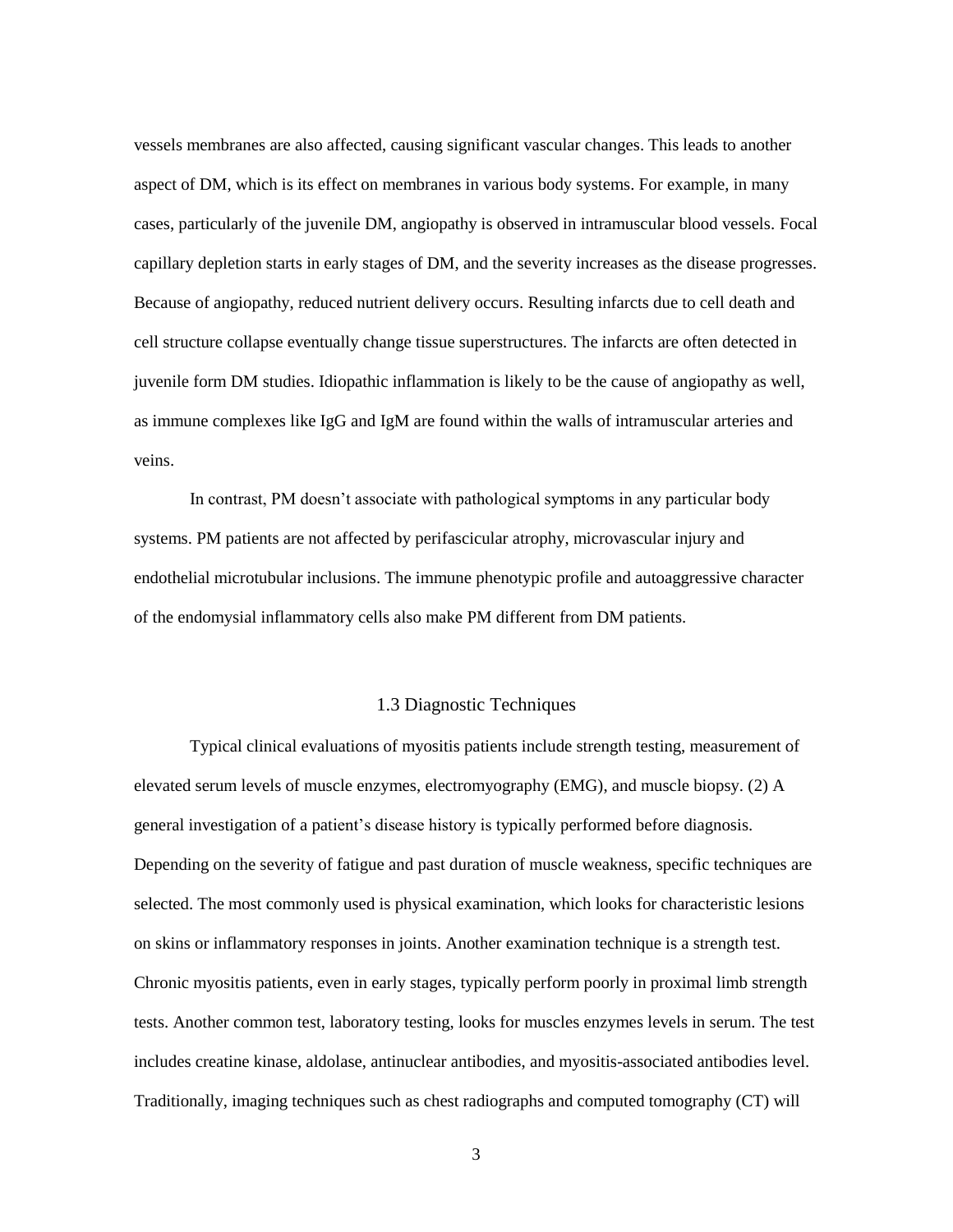also be performed in all patients to help detect the presence of pulmonary involvement, such as interstitial lung disease. Recently, more advanced imaging techniques are also used in diagnosis.

Since the 1990s, contrast-based Magnetic Resonance Imaging (MRI) has been adopted as a useful clinical tool to evaluate myositis diseases. At first it was mainly used for guiding muscle biopsies and monitoring disease progression. (18) For two reasons, more advanced MRI modalities have been introduced for myositis diagnosis. First, MRI is capable of demonstrating areas of inflammation, edema with active myositis, fibrosis and calcification in muscle tissues. Second, compared to traditional invasive techniques such as biopsy, MRI can assess the muscle tissue over a large area, thereby avoiding problems with sampling error.

In images that create contrast based on between-tissue differences in the transverse relaxation time constant (T2), elevated T2 signal in muscles suggests inflammation. A MR image can therefore guide traditional biopsy for more accurate tissue acquisition. Despite multiple advantages in research, clinical applications of MRI have been mainly used as a qualitative assessment tool in disease diagnosis. However, realizing the potential value of quantitative information MRI can provide, more people are using quantitative MRI modalities in myositis research. (4)

#### 1.4 Quantitative characterization of PM and DM using MRI

A clinical biomarker is useful for quantitative characterization of any of the pathologic causes, signs, or symptoms that are related to a disease. Biomarkers take many forms, including the concentrations or activities of certain types of molecules, a histologic specimen, a physical quantity or an internal image. The selection of biomarkers is important for many reasons. A clear biomarker should have a well understood correlation with underlying physiological pathways, and should be sensitive to the progression of disease symptoms. By quantifying biomarkers, we can study drug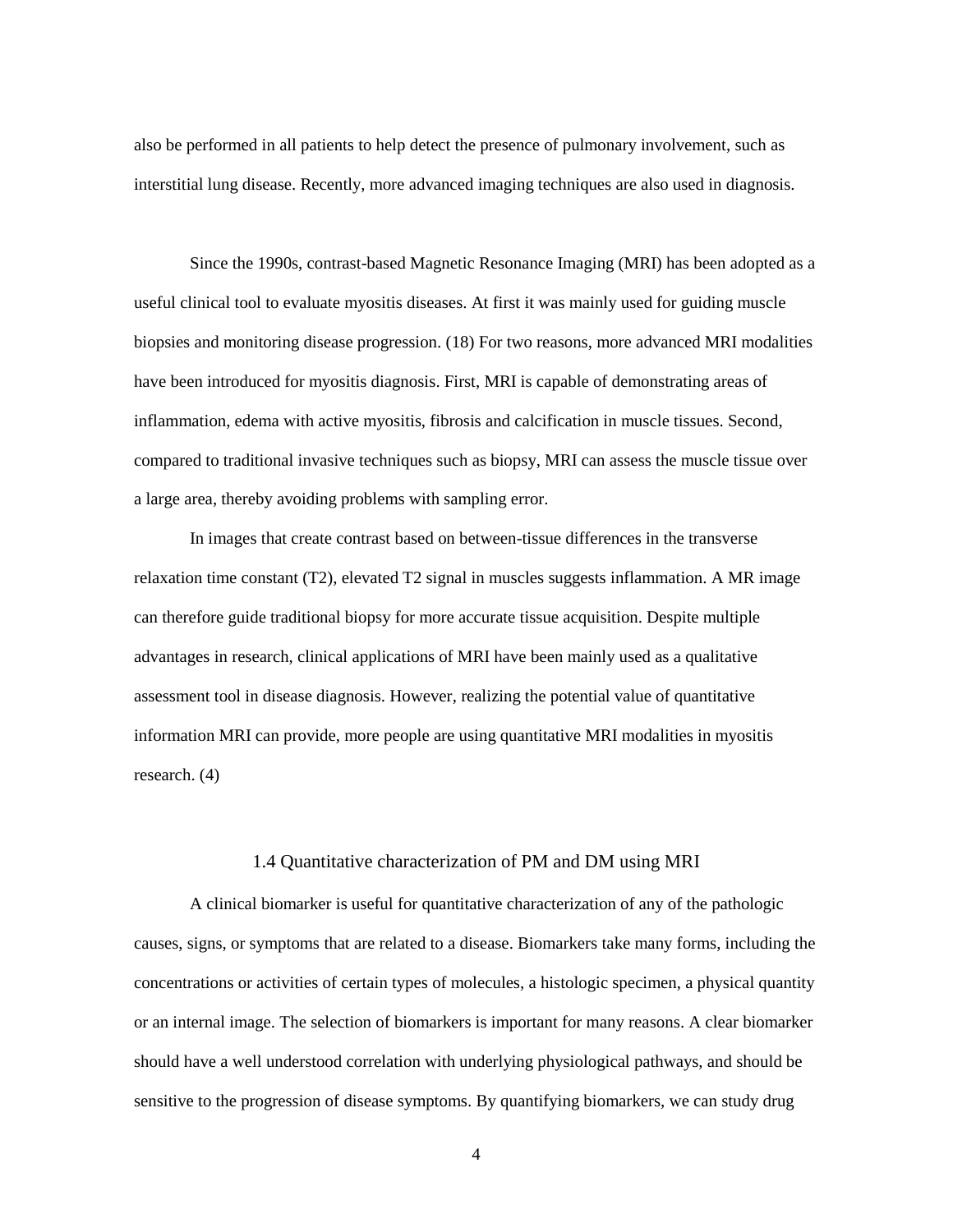efficacy and observe the therapeutic responses at different stages of diseases, or we can in turn use biomarkers as a diagnostic tool for disease assessment. A biomarker also provides a universal standard that is translatable in different studies.

In PM and DM, the typical pathological features we are looking for in biomarker research are inflammation, fat infiltration, loss of membrane integrity and fibrosis. In the present MRI study, we focused on muscle inflammation and fat infiltration. Inflammation is well represented by the spin-lattice relaxation time  $(T1)$  and the spin-spin relaxation time  $(T2)$ . T1 characterizes the time it takes for the longitudinal component of the magnetization vector to recover in an exponential decay towards its equilibrium value. T2 characterize the time it takes for the transverse component of the magnetization vector to decay to its equilibrium value, which is zero. (23)

Fat composition in tissues can also be easily characterized by fat-water MRI. In this study the main things we are interested in are fat – water MRI (FWMRI). The main methods for FWMRI are signal thresholding based on T1 and T2 differences and chemical shift-based methods, such as fat signal suppression and Dixon imaging.

In healthy muscle, more than 70% of tissue mass is water. Water in biological tissues tends to have a higher T1 than fat tissue due to its smaller molecular size and higher molecular mobility. In T1-weighted images, these tissues with short T1 are brighter. Therefore when the majority of tissue content is fat and water, tissue will have a higher T1 signal when the fat content is low. Therefore by selecting a proper signal threshold, we can assign image pixels as fat if the signal is higher than threshold, and muscle if lower. The resulting binary images can also be assessed quantitatively using texture analysis methods (15). A similar method can be applied for T2 weighted signals, which tend to be lower in water and higher in fat.

The gold-standard for FWMRI is the Dixon method (5). When a magnetic field is applied, atomic nuclei align their magnetic moment parallel or anti-parallel to the field direction. The magnetic moments of the atomic nuclei precess around the applied magnetic field. The precession frequency of a nuclei is determined by the identity of the nucleus, the applied field strength, and the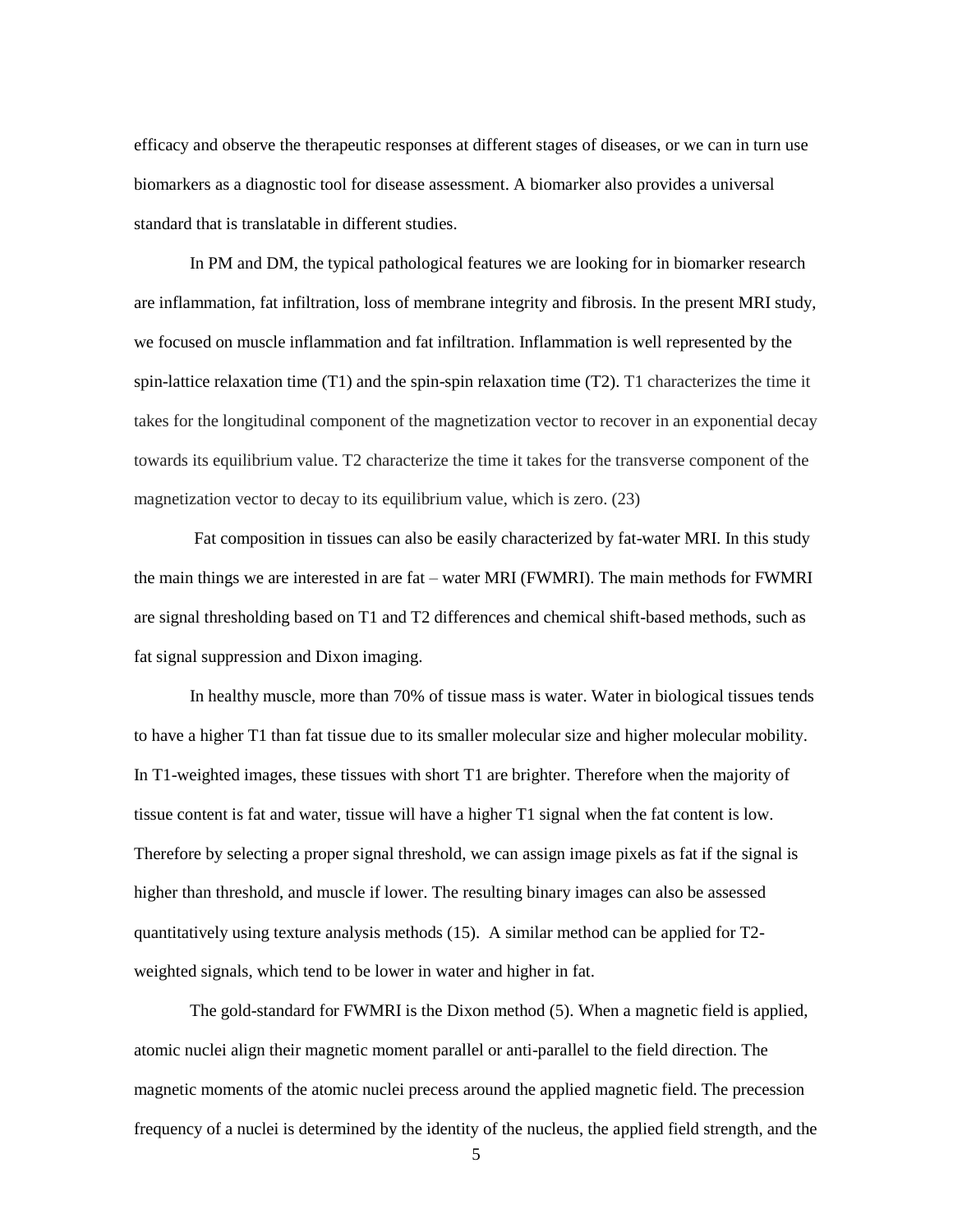local effects of molecule conformation. Protons in fat and water have different precession frequencies due to their different molecular properties. After a radio frequency (RF) pulse, the phase of all molecules and the magnetization across the sample is uniform; but if the precession frequencies differ, then there will be times when the signals from two populations of spins are in phase or out of phase. Dixon's original method requires two MR images to be taken, one at the time point where fat and water signals are in phase with each other, another when they are out of phase. (5) When in phase, the image signals are the sum of the water and fat complex signals. When out of phase, the image signals are the difference between the water and fat signals. Dixon showed that using in-phase and out-of-phase images we can acquire an estimate of the fat fraction  $(F_{\text{fat}})$  of tissue content in each pixel or voxel. To express in simplified math terms, if we set F as fat signal and W as the water signal. Then W+F is the signal from in phase image, while W-F is the signal from out of phase image. From these we can simply use  $\frac{1}{2}((W+F)+(W-F))$  to get image with only water signal W, and  $\frac{1}{2}((W+F)-(W-F))$  to get image with only fat signal F.

A disadvantage of the 2-point Dixon sequence is that it did not account for relaxation effects between the two echoes. Therefore, Glover et al. (16) introduced the 3-point Dixon sequence, in which two in phase echoes are acquired, at echo-times evenly spaced around the outof-phase echo. This allowed a linear approximation of the in-phase signals, mitigating relaxation effects. In the work described in this thesis, a further evolved, 6-point Dixon sequence was used to acquire data, and  $B_0$  fitting and a multi-peak fat model were used to account for the errors caused by  $B_0$  inhomogeneity and the assumption of a single lipid resonance. Over recent years, due to its many advantages, the Dixon technique has become a gold standard to characterize fat tissue infiltration due to its robust fat signal suppression and the single acquisition -available images. On top of that, it is possible to combine it with all types of sequences such as gradient echo and spin echo, making it an ideal technique for musculoskeletal imaging. (7)

Beyond fat water content, other quantitative MR studies have also been done on PM and DM to evaluate biomarkers and disease progression. However, quantitative MRI methods like DTI,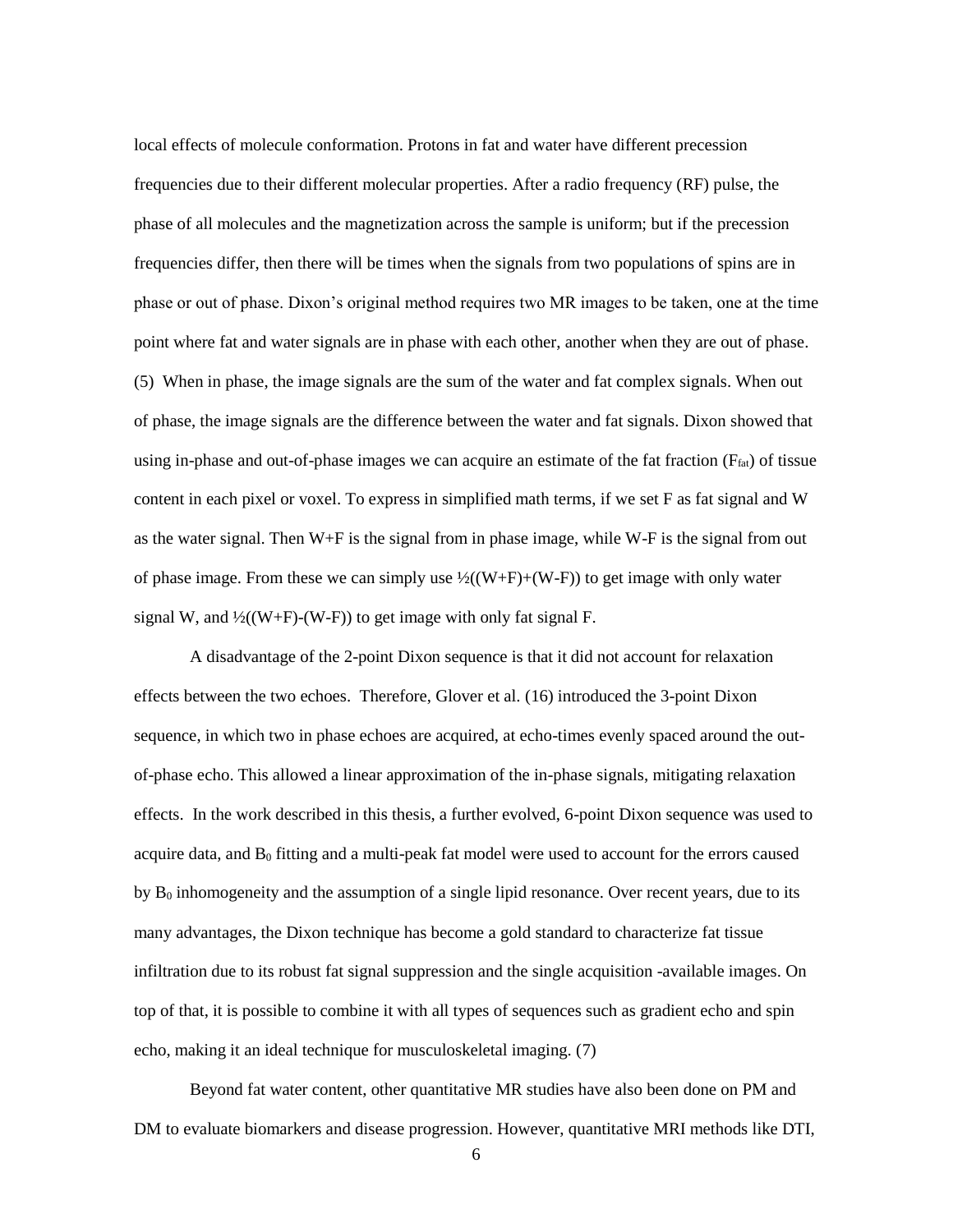structural imaging and mutli-echo Dixon sequences are mainly carried out in research settings. Under clinical settings patients are usually scanned with contrast based MR images with low resolutions for qualitative diagnosis, which does not provide quantitative information for researchers.

In addition to Dixon imaging, T1 and T2 measurements have long been used in the noninvasive investigation of diseased muscle. Comparing to fat molecules, water tends to have longer T1 and T2 times. Therefore, in T1-weighted images the signal intensity tends to be higher for fat compared to healthy muscle tissue with less fat content. Though not quite as significant, the T2 value for fat is also longer than that of water, leading to higher signal for fat in T2-weighted images. These signal intensity differences are the basis for the texture analysis performed in this thesis.

However the traditional T1 and T2 techniques face several challenges. The first set of challenges includes the complications of B0 and B1 inhomogeneities. In contrast-based images, these inhomogeneities lead to inappropriate variations in the image grayscale known as the bias field. These inhomogeneities also lead to quantitative inaccuracy in T1 and T2 measurements. Another major problem is that T1 and T2 weighted images does not distinguish fat from other tissues with high T1, T2 signal intensities very well. An example in muscle is the T2-elevating effect of inflammation (Bryant 2014), a prominent feature of muscle disease.

# 1.5 Texture analysis

Originally developed as a satellite image analysis tool, texture analysis was created to classify or categorize pictorial data. Texture is an innate property of virtually all surfaces and is defined as any repeated visual pattern(s) in an image. (8) Depending on its size and intensity, the repeated pattern can be quantified and evaluated as being fine, coarse, smooth, irregular, etc.

Texture analysis is an intensity-based analysis in which first level and second level image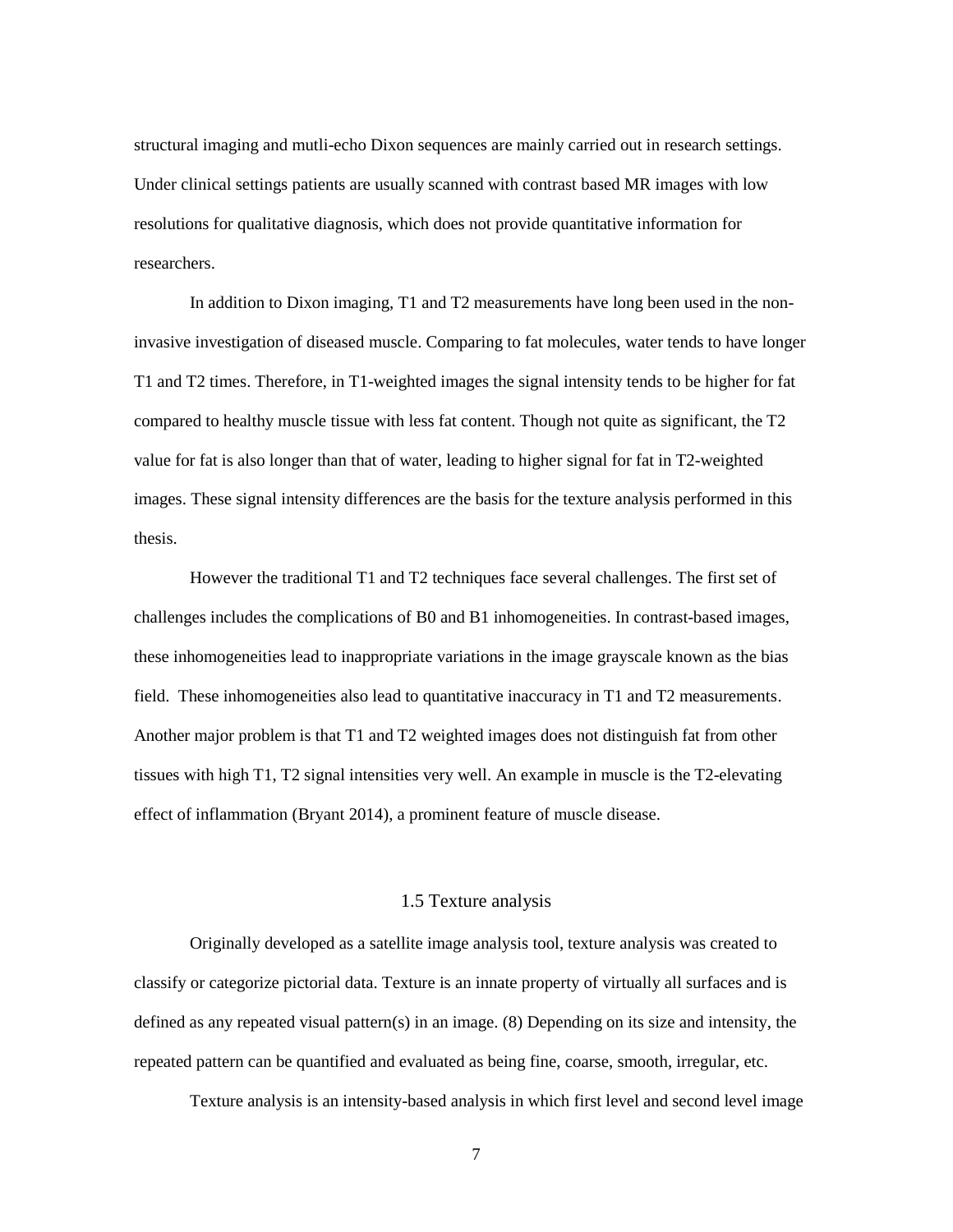gray level information are used to describe an image's surface properties. First level information typically includes the average gray level intensity, the variance of gray level distribution, and the maximum difference between high gray level pixels and low gray level pixels, etc. Second level information describes not a direct property of the original image, but rather the property of an array or matrix that is used to quantify some aspect of the original image.

For the first level information describing the distribution of pixel intensities, it is easy to see that they have a direct, mathematical relationship to the underlying quantitative MR parameters. As a result, they are unlikely to contribute new information beyond those parameters. Second level information is extracted from matrices calculated based on the original image pixel intensities, and so this information should also reflect the underlying tissue and MRI parameters. Many matrixbased analysis tools have been developed in the past. The two main techniques used in this project are gray level co-occurrence matrix method (GLCM) and gray level run-length matrix method (GLRM). These matrices are described below.

However there are a few concerns. First, to mitigate the effects of noise, the matrices are reduced in the number of grayscale levels. By simplifying the original image we inevitably will suffer a loss of information, which may weaken the link between texture parameters and quantitative MR parameters. The second concern is that the GLCM and GLRM reflect not only the pixel intensities, but also the spatial proximity of similar and dissimilar pixel values. Therefore, although we know that the second level properties must relate in some way to the quantitative MRI and tissue properties, it is hard to tell whether the qualities they reflect on are the same. Demonstrating a direct relationship between the quantitative MRI parameters and second-level texture information requires us to identify the mathematical relationships between them.

The GLCM method is a way of extracting second order statistical texture features by computing the statistical distribution of observed combinations of intensities at specified positions relative to each other in the image. According to the number of pixels in each combination, statistics are classified into first-order, second-order and higher-order. In the GLCM, the number of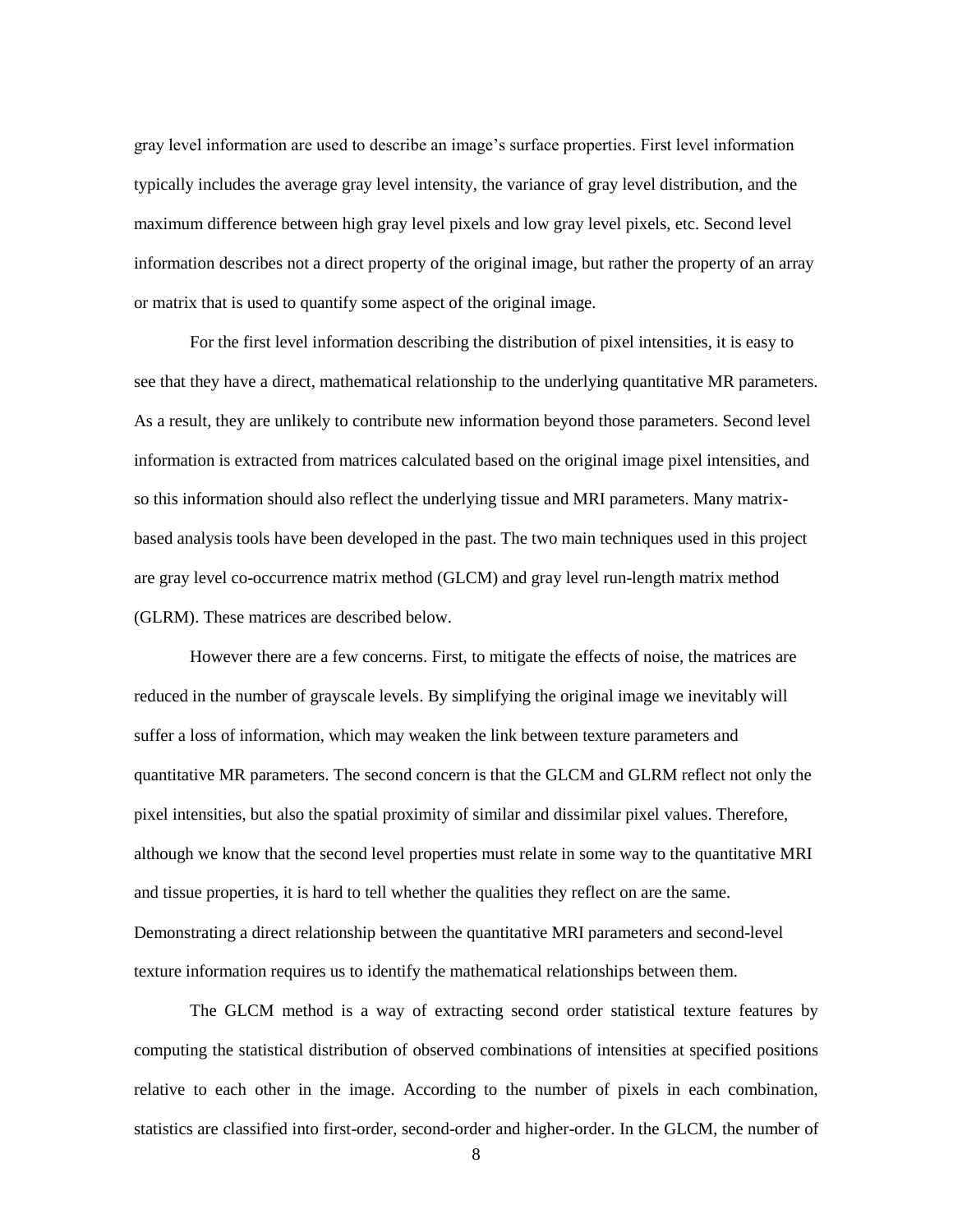rows and columns is equal to the number of gray levels, G, in the image. The matrix element  $P(i, j | \Delta x, \Delta y)$  is the relative frequency with which two pixels, separated by a pixel distance  $(\Delta x, \Delta y)$ , occur within a given neighborhood, with intensity i and j. (1) Four statistics proposed by Haralick et al. can be extracted from the matrix. They are contrast, correlation, energy and homogeneity, each representing a certain aspect of the texture. Using the following notation: G is the number of gray levels used;  $\mu$  is the mean value of P;  $\mu_x$ ,  $\mu_y$ ,  $\sigma_x$  and  $\sigma_y$  are the means and standard deviation of  $P_x$  and  $P_y$ ;  $P_x(i)$  is the *i*th entry in the marginal-probability matrix obtained by summing the rows of  $P(i, j)$ . The previously mentioned parameters are calculated as follows:

$$
\text{Contrast} = \sum_{n=0}^{G-1} n^2 \left\{ \sum_{i=1}^{G} \sum_{j=1}^{G} P(i,j) \right\}, |i-j| = n \tag{1}
$$

This measure of contrast or local intensity variation will increase if more points are distributed outside of the diagonal  $(i = j)$ , in which case the intensity contrast between a pixel and its neighbor is higher. Its value is 0 for a constant image.

Energy = 
$$
\sum_{i=0}^{G-1} \sum_{j=0}^{G-1} {P(i,j)}^2
$$
 [2]

Energy is the summation of squared elements in the GLCM. It has a range of [0 1] and will equal 1 for a constant image. This measurement is also called angular second moment.

Correlation = 
$$
\sum_{i=0}^{G-1} \sum_{j=0}^{G-1} \frac{\{i * j\} * P(i,j) - \{\mu_{x} * \mu_{y}\}}{\sigma_{x} * \sigma_{y}}
$$
 [3]

Correlation is a measure of gray level linear dependence between the pixels at the specific positions relative to each other. It is 1 or -1 for a perfectively positively or negatively correlated image. Correlation is infinite for a constant image because of dividing by zero.

Homogeneity = 
$$
\sum_{i=0}^{G-1} \sum_{j=0}^{G-1} \frac{1}{1+(i-j)^2} P(i, j)
$$
 [4]

Homogeneity calculates the closeness of the distribution of elements in the GLCM to the GLCM diagonal. It has a range of [0 1] and will equal 1 for a diagonal GLCM. It's influenced by the homogeneity of the image. Because of the weighting factor  $(1 + (i - j)^2)$ , homogeneity will get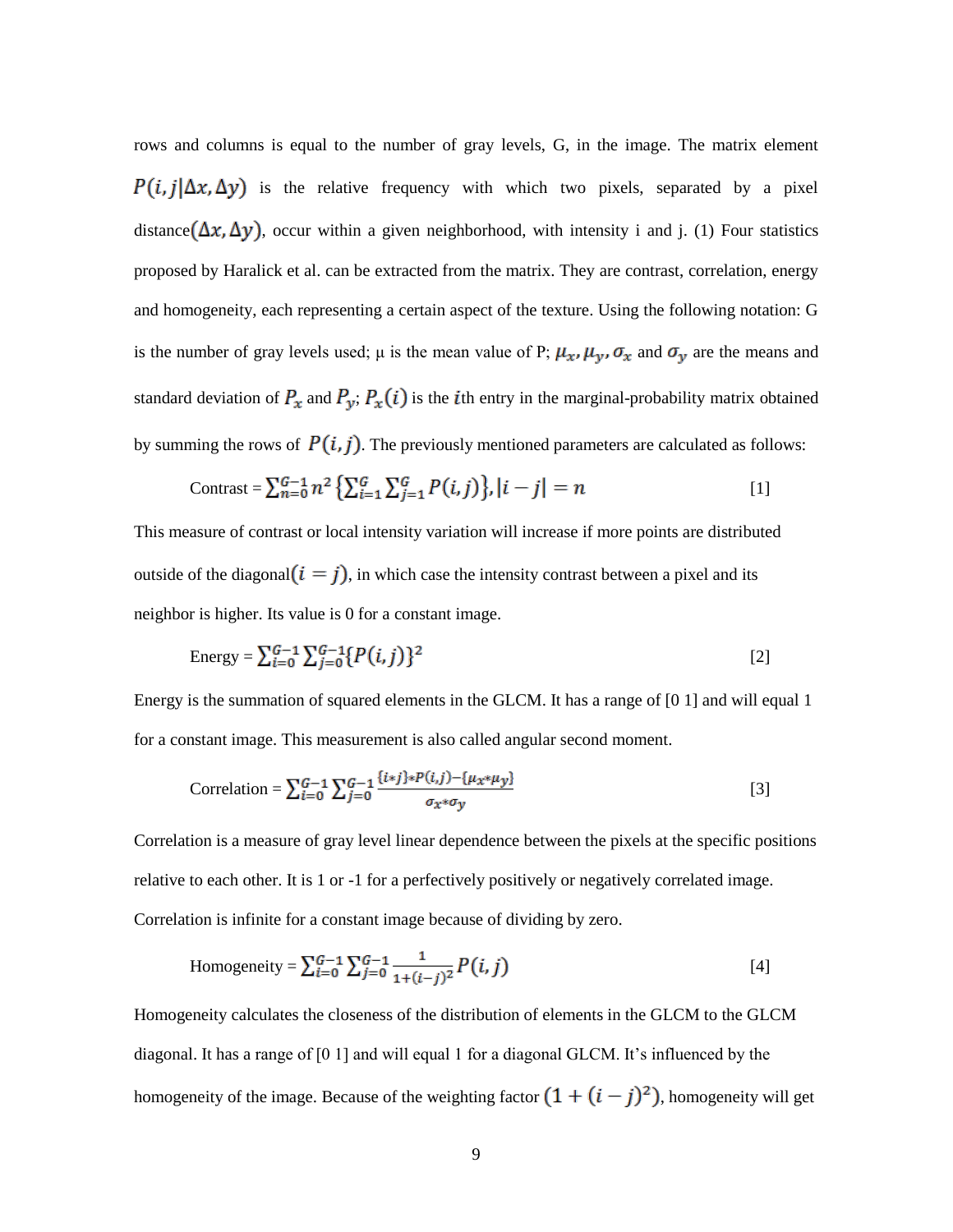small contributions from inhomogeneous areas. The result is a low homogeneity value for inhomogeneous images, and a relatively high value for homogeneous images.

The GLRM method calculates statistical parameters in a similar way in GLCM based on gray level run lengths. A gray level run is a set of consecutive, collinear pixels having the same gray level value (i.e.  $\lceil 1 \rceil 1 \rceil 1 \rceil$  or  $\lceil 3 \rceil 3 \rceil$ ). The length of the run is the number of pixels in the run. For a given image, we can calculate a gray level run length matrix for runs having any given direction, though commonly chosen to be 0, 45 and 90 degrees. The matrix element  $P(i, j)$  specifies the number of times that the image contains a run of length j, in a given direction, consisting of pixels having gray level  $\vec{i}$ . (6)

Texture parameters similar to those derived from the GLCM can be calculated for the GLRM. Typically the original image is reduced to  $N_0$  gray levels (e.g. 64) to simplify calculation and mitigate noise effects. The total number of different run lengths that occur is  $N_r$ , so the run length matrix will have a size of  $N_0$  by  $N_r$ . The run-length features that we employed here included the Short Runs Emphasis (SRE), Long Runs Emphasis (LRE), Gray Level Non-uniformity (GLN), Run Length Non-uniformity (RLN), and Run Percentage (RP). (6) In addition, two other features including Low Gray-Level Run Emphasis (LGRE) and High Gray-Level Run Emphasis (HGRE), introduced by Chu et al (20), were also included.

$$
SRE = \frac{1}{N_r} \sum_{i=1}^{M} \sum_{j=1}^{N} \frac{P(i,j)}{j^2}
$$
 [5]

SRE divides each run length value by the length of the run squared. This tends to emphasize short runs. The total number of runs  $N_r$  serves as a normalizing factor.

$$
LRE = \frac{1}{N_r} \sum_{i=1}^{M} \sum_{j=1}^{N} P(i,j) * j^2
$$
 [6]

LRE instead multiplies each run length value by the length of the run squared, which would in turn emphasis long runs.

$$
GLN = \frac{1}{N_r} \sum_{i=1}^{M} \left( \sum_{j=1}^{N} P(i,j) \right)^2
$$
 [7]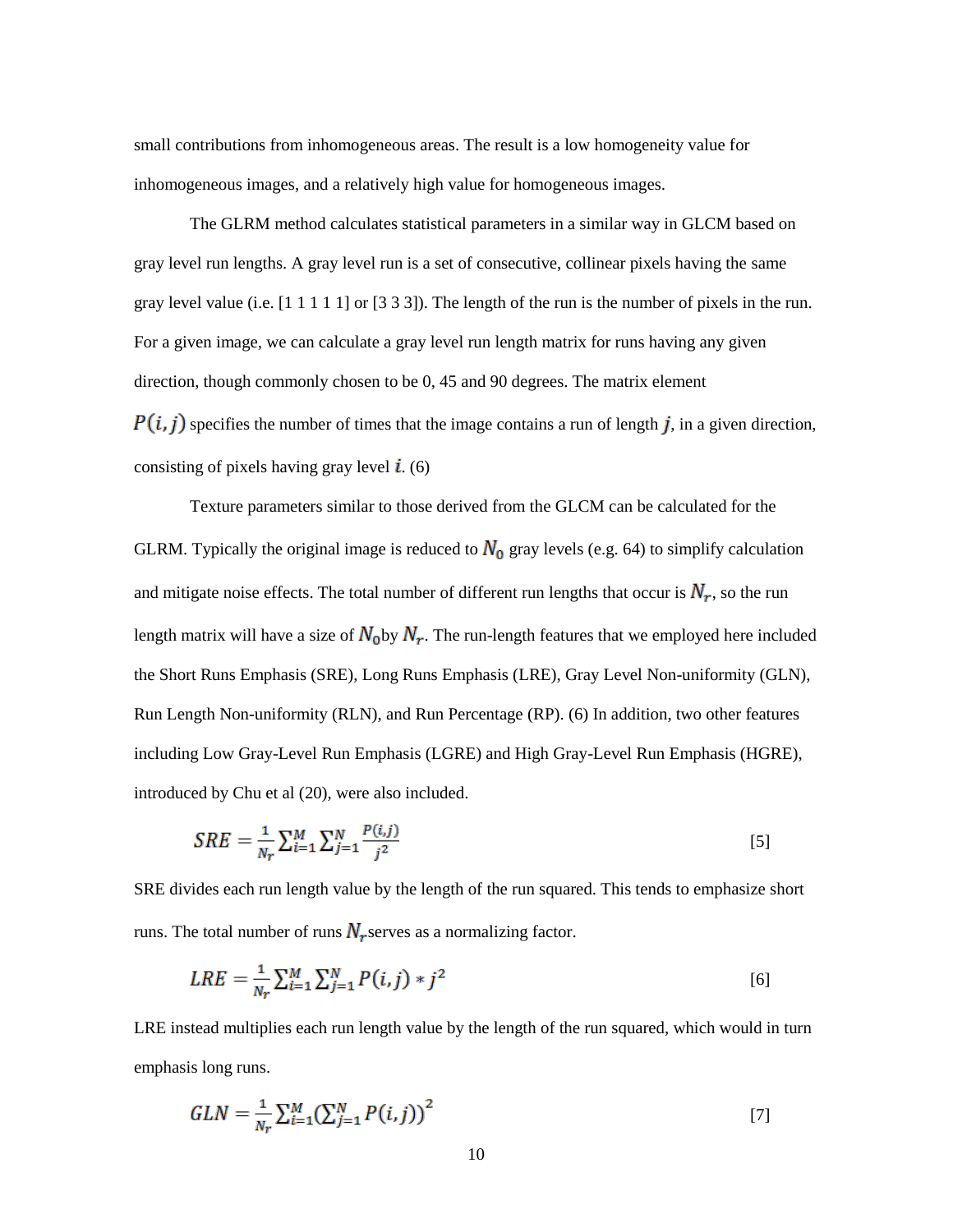GLN squares the number of run lengths for each gray level, and then normalizes the number by total number of runs in the image. When runs are equally distributed throughout the gray levels, the function has the lowest values.

$$
RLN = \frac{1}{N_r} \sum_{j=1}^{N} \left( \sum_{i=1}^{M} P(i,j) \right)^2
$$
 [8]

RLN squares the number of runs for each length, and then normalizes the number by total number of runs in the image. It measures the non-uniformity of the run lengths. When the runs are equally distributed throughout the lengths, the function will have a low value. Large run counts contribute most to the function.

$$
RP = \frac{N_r}{N_p} \tag{9}
$$

RP is a ratio of the total number of runs to the total number of possible runs if all runs had a length of one. The value gets lower when the image has a more linear structure.

$$
LGRE = \frac{1}{N_r} \sum_{i=1}^{M} \sum_{j=1}^{N} \frac{P(i,j)}{i^2}
$$
 [10]

$$
HGRE = \frac{1}{N_r} \sum_{i=1}^{M} \sum_{j=1}^{N} P(i,j) * i^2
$$
 [11]

Introduced by Chu (et al.), LGRE and HGRE were used to compensate for the inability of SRE and LRE to distinguish between images with similar run length features yet distinct gray values. LGRE have a higher value for images with mainly low gray level runs, while HGRE will have higher value for images with high gray level runs.

Texture analysis has been applied in conjunction with MRI for different diseases before. First introduced to CT as a classification tool, texture analysis has been tested in liver lesion classification (12) and breast cancer classification (9). In 1993, Lerski et al. first reviewed the potential usage of texture analysis for tissue characterization in MR image research. (21) At that point, with the rise of computing power, it was viewed as a potential statistical tool for automatic disease classification. In the prospective research conducted on patients with brain tumors, the best predictor for cerebral spinal fluid, white matter, gray matter, edema and tumor classification turned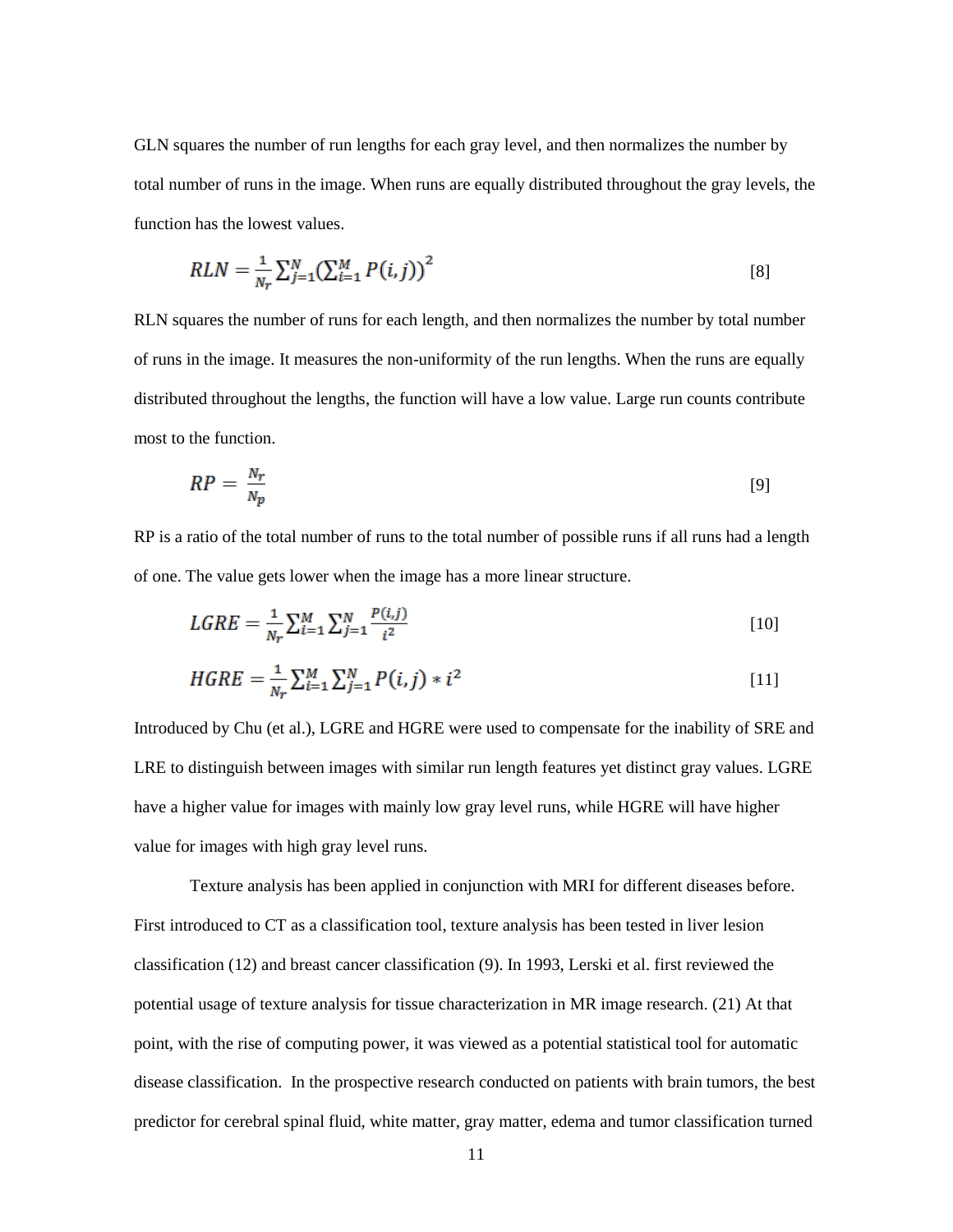out to be the average gray level. However in the early implementation the method still suffers heavily from the influences of artifacts, such as the bias field. Following the initial experiments, texture analysis was further studied as a diagnostic assistance tool by Herlidou (et al.) in 1999. Seventeen patients with skeletal muscle dystrophy were recruited for MRI studies. Transverse images of subjects' mid thighs were acquired. Eight selected muscles were segmented manually for each patient on T1 weighted images. Texture analysis methods including the histogram, GLCM, GLRM, and gradient matrix. They observed that the average pixel intensity had no value in discrimination between healthy and pathologic muscles. Using two texture parameters, contrast from GLCM and run length distribution from GLRM, the study was able to perform a correspondence factorial analysis. Generated factorial axis was able to classify 77% of the subjects correctly. (22)

To assess the efficacy in diagnosis, the study also did a single blind test on 9 senior radiologists by dividing patient image data into two groups. One group was provided with extra texture analysis information, while the other group only contained MR images. One type of texture analysis parameter was provided twice in the same group to also assess intra-observer variability. Results showed substantial inter-observer and intra-observer variability, making the evaluation not reproducible, and over all the sensitivity improvement was not significant. Despite the mixed outcome of the study, it did provide a solid framework for texture analysis application in MR studies. Some of the technical difficulties such as bias-field correction can be better addressed today, which should improve the outcome. Texture analysis was first shown as a powerful quantitative analysis tool, and potentially a disease classifier.

In 2015, Wang et al studied T2-weighted MR images of Golden Retriever muscular dystrophy (GRMD) as a model for Duschene Muscular Dystrophy (DMD) on golden retrievers using GLRM analysis. Ten GRMD dogs were scanned at 3, 6, and 9 months of age. The proximal limb muscles were segmented and GLRM parameters were collected. Histogram analysis results were also collected. A statistical model was established using the texture parameters. The model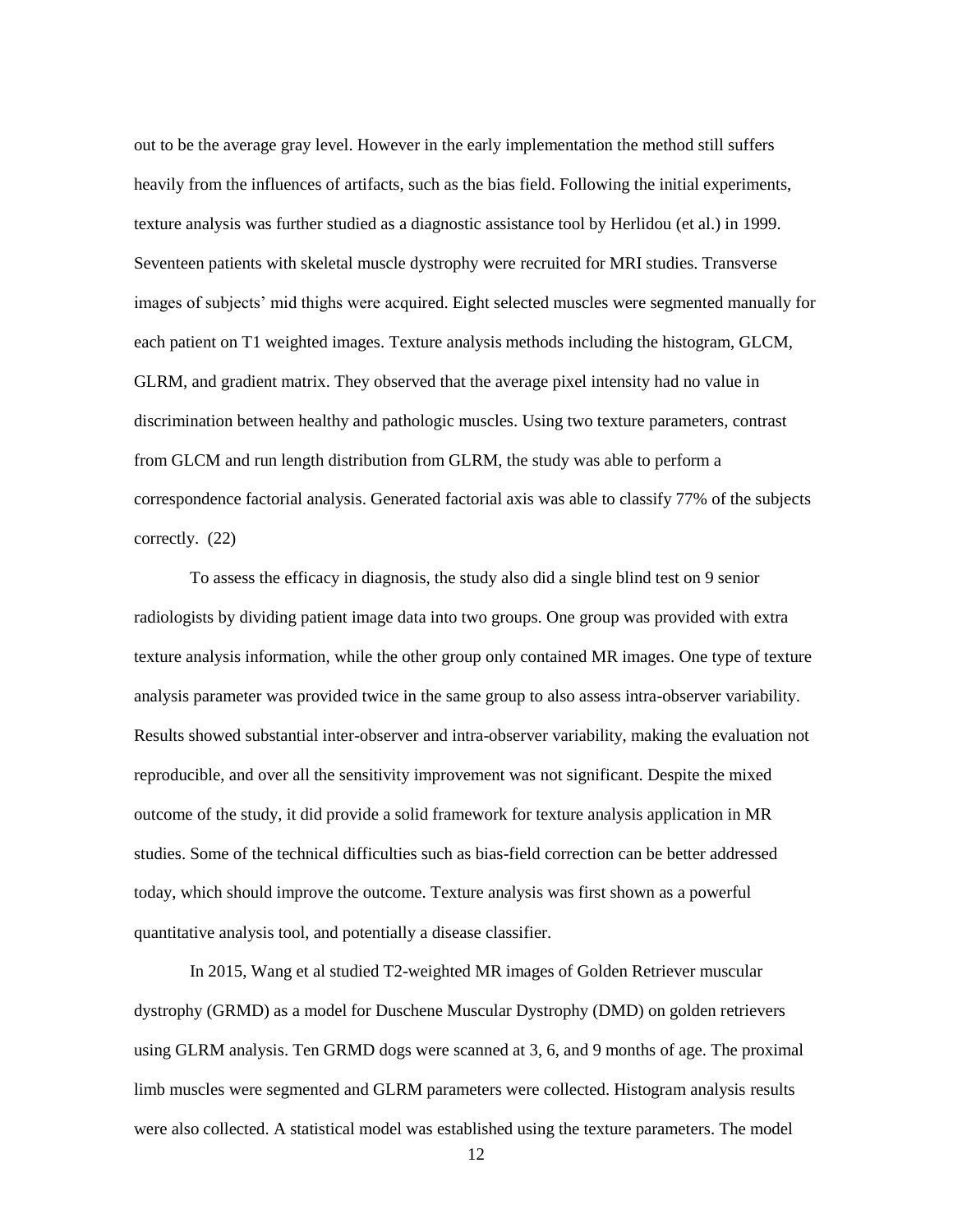was able to distinguish the normal and GRMD muscles at each age. (15) All the studies show that implementing high level texture analysis in muscle disease studies has been an evolving process. The outcomes in recent studies show that texture analysis can indeed be used as an efficient classification tool, and would be valuable in myositis research. However, the needs persists for a thorough analysis of the MRI and tissue parameters that contribute to disease-induced variations in texture parameters.

# 1.6 Goals of the project

The first goal of this project was to identify which quantitative MRI and physiological parameters explain inter-individual and inter-muscle variations in texture parameters. When applying texture analysis technique in medical images, we are interested in what physiological aspects of the disease can be explained by texture parameters. Quantitative MR, including fat saturated T1 (T1FS), fat saturated T2 (T2FS), and  $F_{\text{fat}}$  from fat water imaging using Dixon technique has been traditionally used to assess and quantify disease progressions and adipose tissue infiltrations in DM and PM patients. By establishing a relationship between quantitative MR parameters and texture analysis, we can explore the physiological meanings behind texture parameters.

The second goal of this project was to test the ability of texture parameters as tools to predict  $F_{\text{fat}}$  values derived from quantitative fat-water imaging.  $F_{\text{fat}}$  from Dixon imaging is the current established gold standard to determine fat infiltration within muscle tissue. However, under clinical settings, the main MRI method has been contrast based MR imaging. Though T1 and T2 weighted signals represent fat tissue content to a certain extent, they do not provide a truly quantitative description of the muscle's fat/water composition. This makes quantitative information of DM and PM patients hard to obtain from clinical MRI data. If we can use texture parameters as a tool to predict Ffat, we will be able to extract quantitative information from the large clinical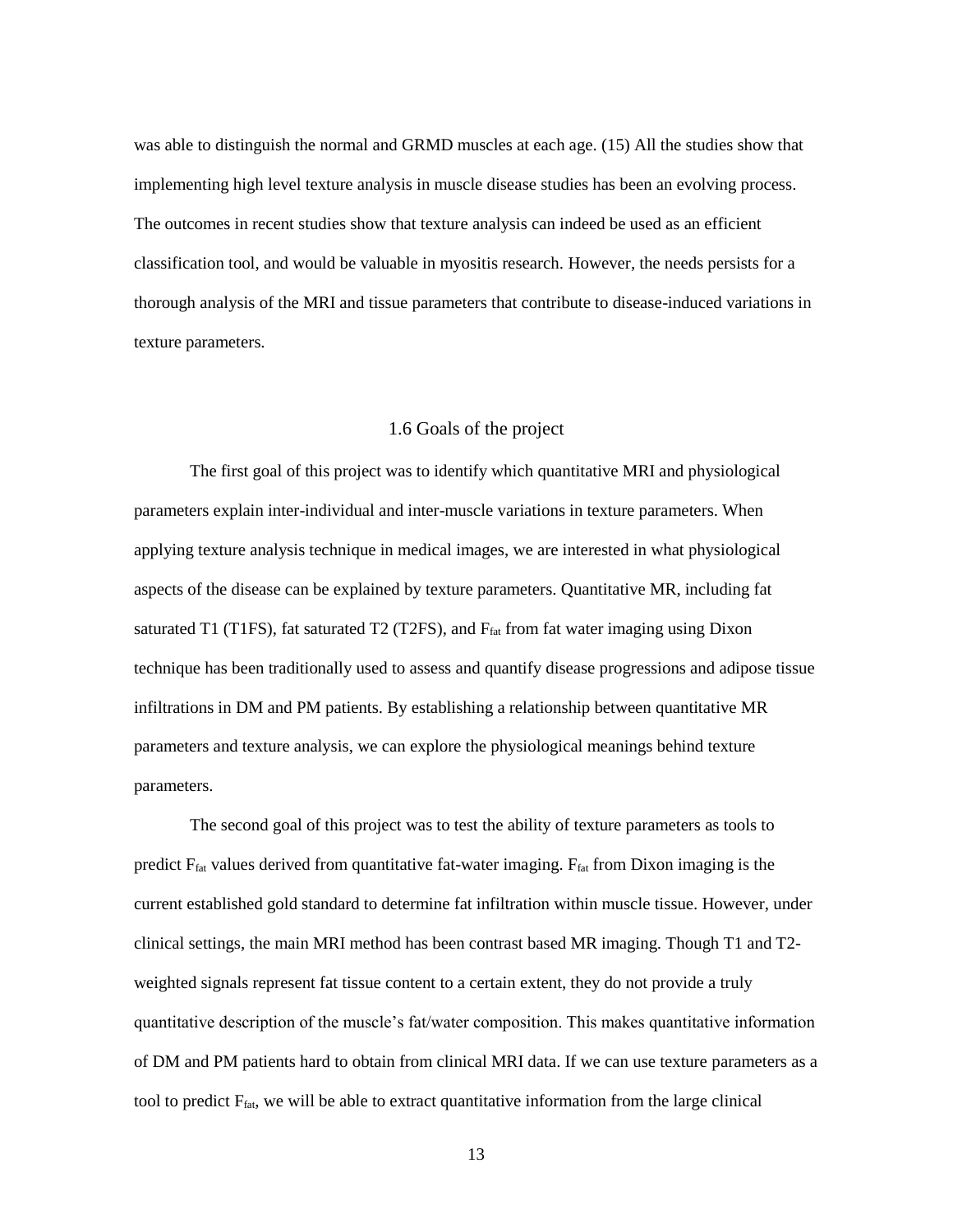database of contrast based MR images to use in myositis research.

## 1.7 Abstract

Dermatomyositis (DM) and polymyositis (PM) patients experience intramuscular inflammation and necrosis, eventually progressing to fat infiltration. The gold standard for MRI assessment of fat tissue infiltration is quantitative fat-water MRI. Fat tissue is also detectable using standard contrast-based clinical MRI sequences; however, typical analyses of these data are qualitative. Texture analysis is a quantitative method for analyzing signal variations in contrastbased images. The goals of this study were to determine which MRI and tissue parameters explain variations in texture parameters and to use texture analysis of contrast-based MR images to predict the fat fraction  $(F_{\text{fat}})$ , as determined by quantitative fat-water MRI. Fat signal-suppressed (FS) T1 and T2 maps, Ffat maps, and T2-weighted MR images were acquired from 5 DM patients, 8 PM patients, and 13 control subjects. Images were acquired at mid-thigh. The Grey Level Cooccurrence Matrix (GLCM) and Grey Level Run-length Matrix (GLRM) were calculated and used to derive 11 texture features. Regression analysis focused on the log(Energy) parameter, derived from the GLCM, and the High Gray-level Run-length Emphasis (HGRE), derived from the GLRM. 57.4% of the variance in log(Energy) was explained by  $F_{fat}$  variations. For HGRE, 68.6% of its variance was explained by F<sub>fat</sub> variations. Finally, using HGRE, Low Gray level run emphasis, and Homogeneity as predictors, we were able to explain 70.3% of the variance in  $F_{\text{fat}}$ . These data show that HGRE primarily reflects fat tissue infiltration. Also, texture analysis can be used to predict Ffat from T2-weighted clinical MR images.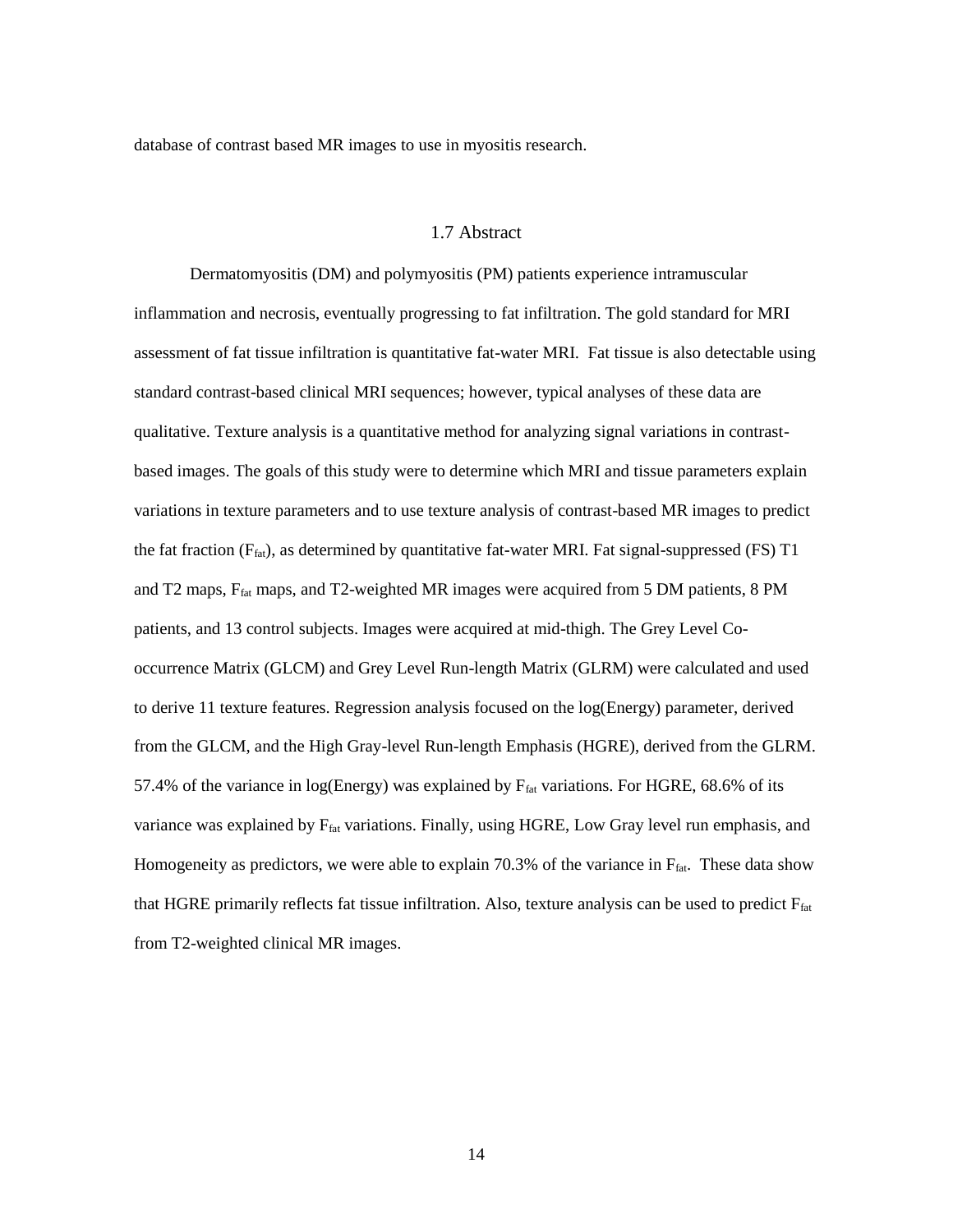#### Chapter 2. Methods

#### 2.1 MRI studies

This prospective study was approved by the Vanderbilt University IRB and was HIPAAcompliant. Thirteen physician-diagnosed patients (5 PM patients, 8 DM patients) and thirteen healthy persons participated in the study. The data collection was directed by Dr. Ke Li, PhD. All subjects provided written, informed consent. Subjects followed 24-hour restrictions against moderate and heavy exercise, alcohol use, drug use, and non-prescribed medications and a 6-hour caffeine restriction. Before the scan, patients were transferred to the imaging center by wheelchair. Following MRI, functional testing was conducted. The time requirement of the protocol was about 3 hours. All data were obtained on 3.0-T Philips Achieva MR scanners (Philips Healthcare; Best, the Netherlands). Radiofrequency excitation used a two-channel body coil; signal reception used a Philips six-channel sensitivity encoding (SENSE) cardiac coil array. All images had a field of view of 256×256 mm<sup>2</sup> and slice thickness of 7 mm. The subjects laid in a supine, feet-first position; images were acquired at the midpoint of the right thigh.

Data analysis was performed in MATLAB 2015a (The Mathworks, Natick MA). Regionsof-interest (ROIs) were defined in the rectus femoris (RF), vastus lateralis (VL), vastus intermedius (VI), vastus medialis (VM), biceps femoris (BF), semitendinosus (ST), and adductor magnus/longus (AD) muscles. All ROIs were drawn on anatomical images by the candidate.

Anatomical images were acquired with a turbo-spin-echo sequence and repetition time/echo time (TR/TE) of 530/6.2 ms and 3000/100 ms for T1 and T2-weighting, respectively; acquired/reconstructed matrices,  $256 \times 256$  and  $512 \times 512$ ; and number of excitations (N<sub>EX</sub>), 1.

Fat/water imaging data were acquired with a 2D multi-slice, six-echo gradient-echo sequence with TR, 75 ms; TE<sub>1</sub>, 1.34 ms; echo spacing ( $\Delta$ TE), 1.53 ms;  $\alpha$ , 22°; acquired/reconstructed matrices,  $128 \times 128$  and  $256 \times 256$ ; SENSE, 1.3; and N<sub>EX</sub>, 1. The data were processed as previously described  $(10)$  and used to determine  $f_F$ .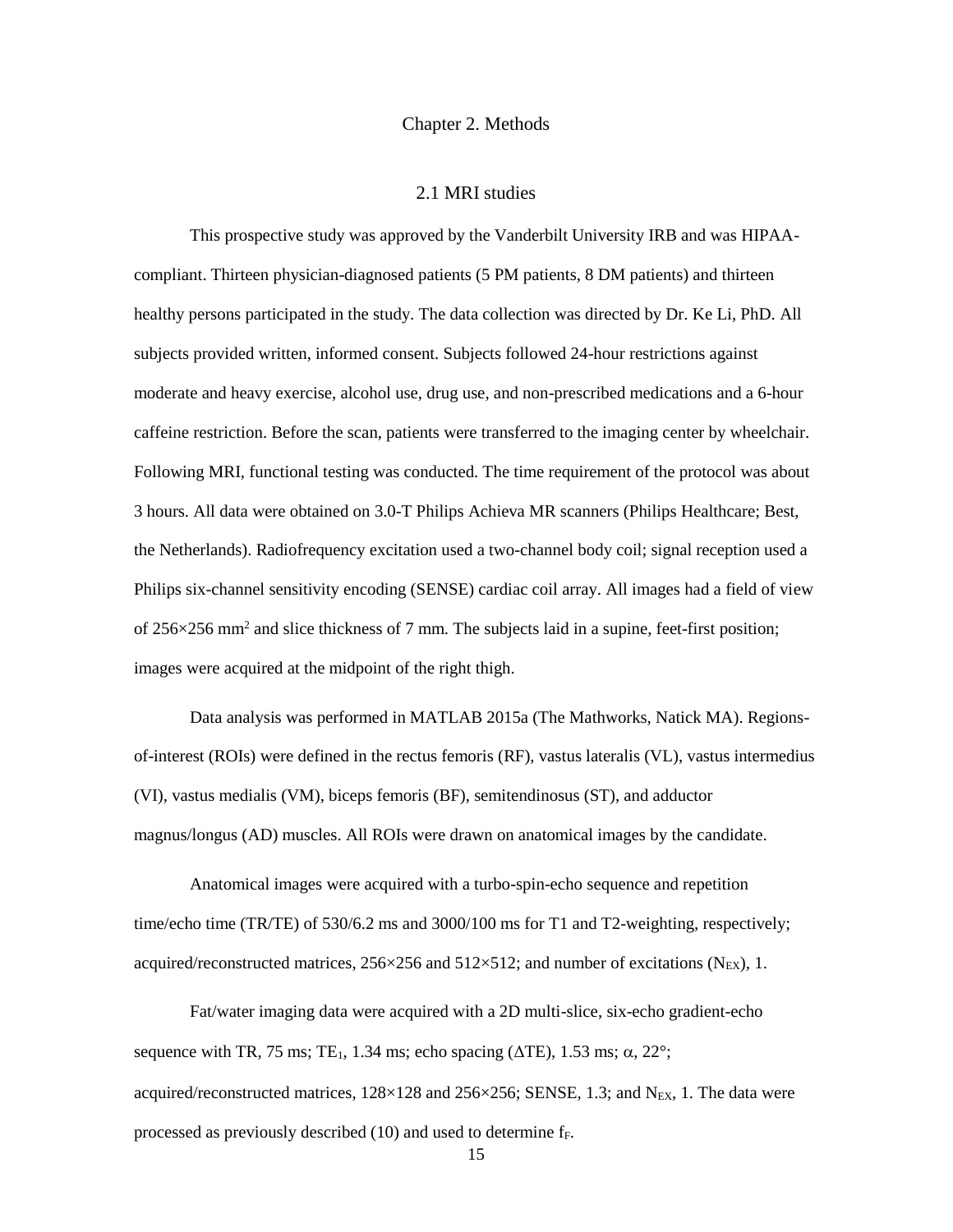Single slice, multiple spin-echo data with fat saturation were acquired using spectrally selective adiabatic inversion recovery of the  $-CH<sub>2</sub>/CH<sub>3</sub>$  resonances and saturation of the olefinic proton resonance; TR, 4000 ms; 20 echoes with  $TE_1 = 14$  ms and  $\Delta TE = 14$  ms; matrix, 128×128; SENSE, 1.3; a "Version S" refocusing pulse; (Poon 1992) and  $N_{EX}$ , 2. The data were fitted to a mono-exponential decay with baseline model.

Inversion recovery T1 fat saturation data were acquired with 3D fast-low-angle-single-shot readout; a 1331 binomial water selective excitation pulse; TIs of 50, 100, 200, 500, 1000, 2000, and 6000 ms; pre-delay (TD), 1500 ms; and N<sub>EX</sub>, 1. T1(FS) were calculated by fitting the data to an inversion-recovery with reduced TD model.

#### 2.2 Texture analysis studies

Texture analyses were done on T2-weighted anatomical images for all 8 muscle groups from 12 patients and 13 healthy subjects. The N4ITK bias field correction method was applied to reduce the effect of B1 inhomogeneity (ANTs Advanced Normalization Tools from STNAVA). Before correction, subcutaneous fat were manually masked out to improve bias field correction outcome.

In each image type, regions of interest (ROIs) were defined for eight muscles: the vastus lateralis, intermedius, and medialis; rectus femoris; adductor muscle group; and the semitendinosus, semimembranosus, and biceps femoris. The GLCM and GLRM were calculated in each ROI for each subject. From the GLCM method, the Contrast, Energy, Correlation, and Homogeneity were calculated (MATLAB 2015a image analysis toolbox: graycomatrix and graycoprops). From the GLRM method, the SRE, LRE, GLN, RLN, RP, LGRE and HGRE were calculated using a corrected version of the MATLAB function written by Wout Oude Elferink and distributed at The Mathworks website (24).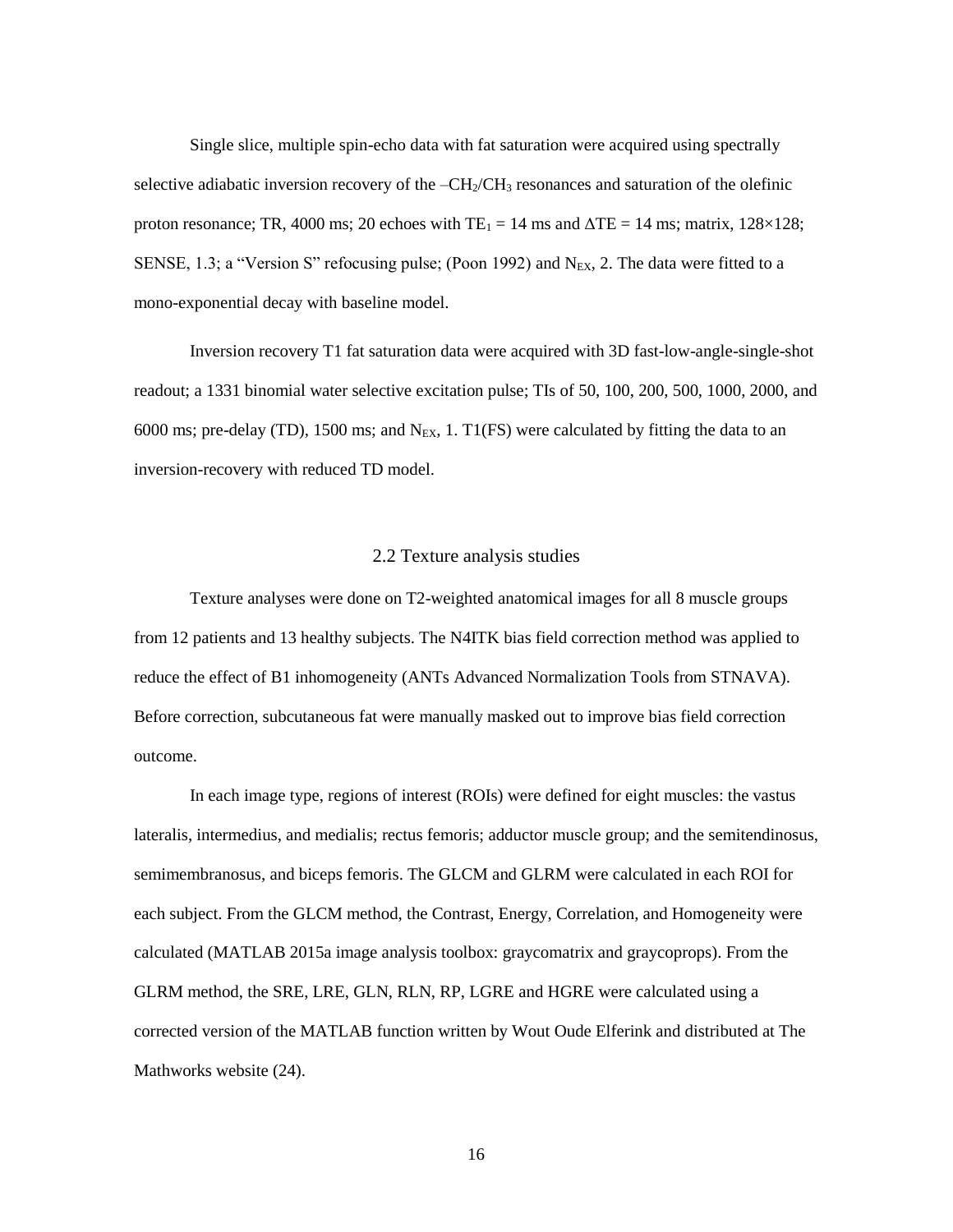### 2.3 Statistical analysis

Multiple correlation analysis: The quantitative MRI parameters ( $F_{Fat}$ , T1FS and T2FS) were averaged over each muscle from each subject. The data from the eight muscles and all 13 subjects were combined into a single dataset  $(n=104)$ . For each individual texture parameter, a univariate correlation analysis was applied with respect to the above three quantitative MRI parameters. Statistical significance was accepted at  $p=0.05$ , and the  $R^2$  value was used to represent the proportion of shared variance. In addition, for each texture parameter, the partial correlation with each quantitative MRI parameter were calculated, while controlling for the effects of the other two parameters. The analyses were done in MATLAB 2015b.

Predictive model: First, a univariate regression model was constructed using the texture parameter with the highest shared variance with  $F_F$ . Then, a stepwise multiple linear regression model was used to construct a predictive model using multiple texture parameters to predict FF. Leave-one-out cross-validation was used to estimate the predictive  $R^2$  of the model. This analysis was done in MATLAB 2015b.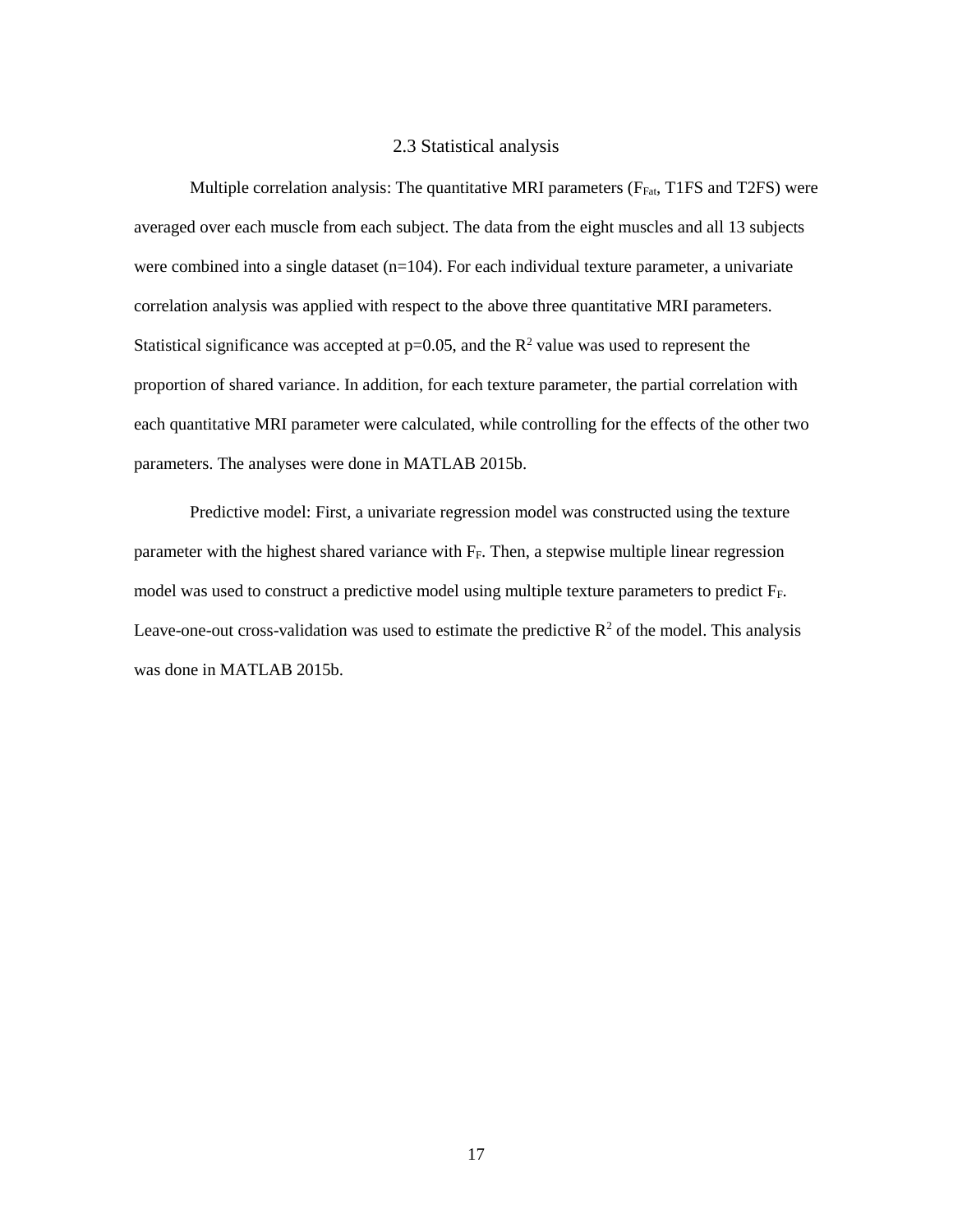# Chapter 3. Results

# 3.1 Sample results

Figure 1 shows example T2-weighted images from a myositis patient before and after bias field correction. Figure 2 shows the corresponding  $F_F$ , T1FS, and T2FS images. The values for each quantitative parameter in the vastus lateralis and vastus medialis are shown in Table 1.





The vastus lateralis (VL) region contains visible fat infiltration. For the patient's VL, T1FS was 1.57, T2FS was 37.2, Ffat was 0.374, HGRE was 415.5, LogE was 2.21.

Conversely, the Vastus Medialus (VM) region doesn't contain visible fat infiltration. For the patient's VM, T1FS was 1.48, T2FS was 33.3, Ffat was 0.065, HGRE was 124.5, LogE was 1.63.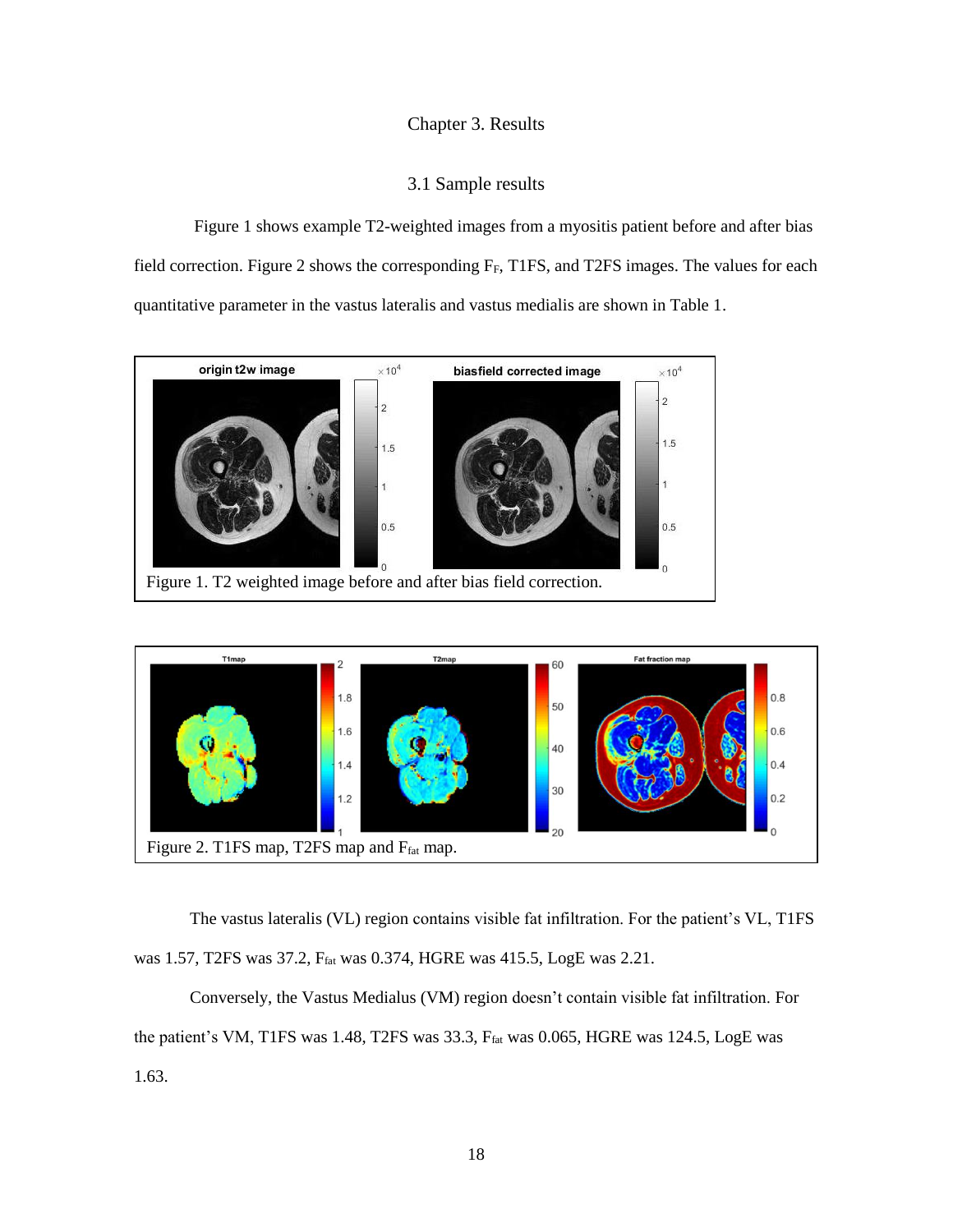#### 3.2 Correlation analysis

Correlation analysis was performed for each texture parameter-quantitative MR parameter pair. Table 1 shows the Spearman rho coefficients. For the GLCM-derived parameters, the highest correlation existed between log(Energy) and  $F_{\text{fat}}$  (R = -0.574) and T1FS (R=-0.681). For the GLRM-derived parameters, the highest correlation existed between HGRE and  $F_{\text{fat}}$  (R = 0.686) and T1FS ( $R = 0.638$ ). The partial correlation results showed that  $R = 0.248$  between  $F_{\text{fat}}$  and HGRE, when the correlations with T1FS and T2FS were accounted for, and that  $R = 0.335$  between T1FS and HGRE when the correlations with  $F_{fat}$  and T2FS were accounted for. Among all of the observed parameter pairs, the strongest correlation was found is between Ffat and HGRE.

| Texture     |                  |                               |                  |
|-------------|------------------|-------------------------------|------------------|
| Parameters  | T <sub>1FS</sub> | T <sub>2</sub> F <sub>S</sub> | $F_{\text{fat}}$ |
| Contrast    | 0.105            | 0.251                         | 0.145            |
| Correlation | 0.225            | 0.050                         | 0.150            |
| Homogeneity | $-0.677$         | $-0.343$                      | $-0.560$         |
| Log(Energy) | $-0.681$         | $-0.352$                      | $-0.574$         |
|             |                  |                               |                  |
| <b>SRE</b>  | 0.677            | 0.337                         | 0.578            |
| LRE         | $-0.341$         | $-0.191$                      | $-0.237$         |
| <b>RP</b>   | 0.667            | 0.333                         | 0.562            |
| <b>LGRE</b> | $-0.348$         | $-0.283$                      | $-0.526$         |
| <b>HGRE</b> | 0.686            | 0.376                         | 0.638            |
| <b>RLN</b>  | 0.175            | 0.008                         | $-0.066$         |
| GLN         | $-0.114$         | $-0.009$                      | $-0.129$         |
|             |                  |                               |                  |

Table 1. Quantitative MR parameters were paired with texture analysis parameters for univariate correlation analysis. Significant correlations are indicated in bold type. For GLCMderived parameters, significant correlations were observed for T1FS and  $log(Energy)$ ,  $F_{fat}$  and  $log(Energy)$ . For GLRM-derived parameters, significant correlations were observed for T1FS and HGRE, as well as  $F_{\text{fat}}$ and HGRE.

### 3.3 Predictive Models

A univariate predictive model for  $F_{\text{fat}}$  is created using HGRE only. 93.9% of variation in Ffat were explained using this model:

$$
Ffat = 0.03 + 7.27 * 10^{-4} * HGRE
$$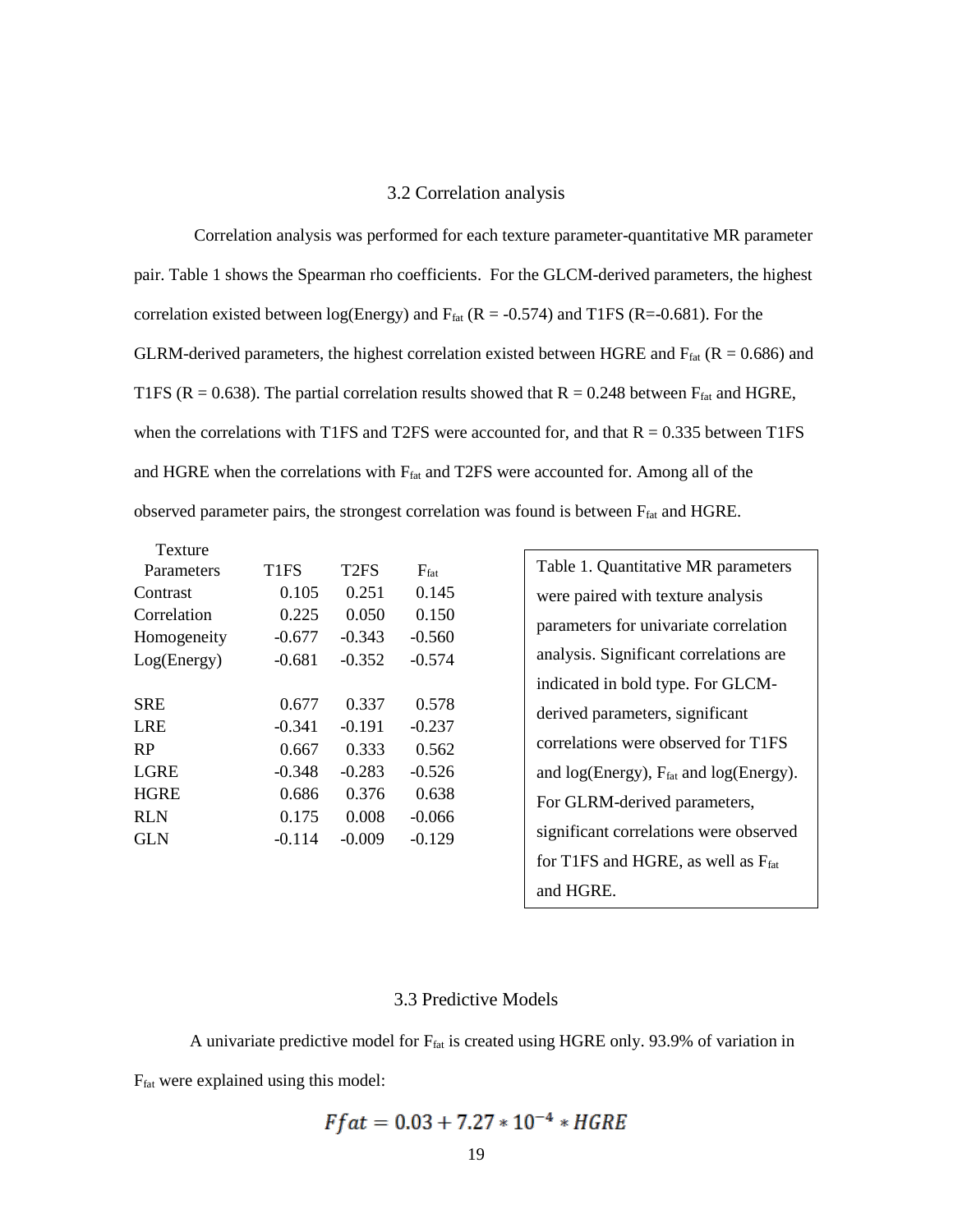Then a stepwise multiple regression method is used to produce a predicative model for  $F_{\text{fat}}$ using all texture parameters. Contrast, Homogeneity, LGRE, HGRE and RLN were selected for the model. 94.8% of variation in  $F_{\text{fat}}$  were explained using this model:

> $Ffat =$  $0.073(0.02) - 0.056(0.03) * Homogeneity$  $+1.02 * 10^{-5} (3.81 * 10^{-6}) * LGRE$  $+7.9 * 10^{-4} (2.49 * 10^{-5}) * HGRE$  $-2.88 * 10^{-7} (5.19 * 10^{-8}) * LGRE * HGRE$

|             | Estimate      | SЕ       | tStat     | pValue   |  |
|-------------|---------------|----------|-----------|----------|--|
| (Intercept) | 0.072638      | 0.019961 | 3.6389    | 0.000351 |  |
| Homogeneity | $-0.05596$    | 0.030417 | $-1.8396$ | 0.067345 |  |
| LGRE        | $1.02E - 0.5$ | 3.81E-06 | 2.686     | 0.007855 |  |
| <b>HGRE</b> | 0.00079       | 2.49E-05 | 31.781    | 4.74E-79 |  |
| LGRE *HGRE  | $-2.88E-07$   | 5.19E-08 | $-5.554$  | 9.06E-08 |  |

Table 2. Using stepwise regression of  $F<sub>fat</sub>$  on all texture parameters improved the explanation rate from 93.9% to 94.8%. Homogeneity, LGRE and HGRE were selected for the model.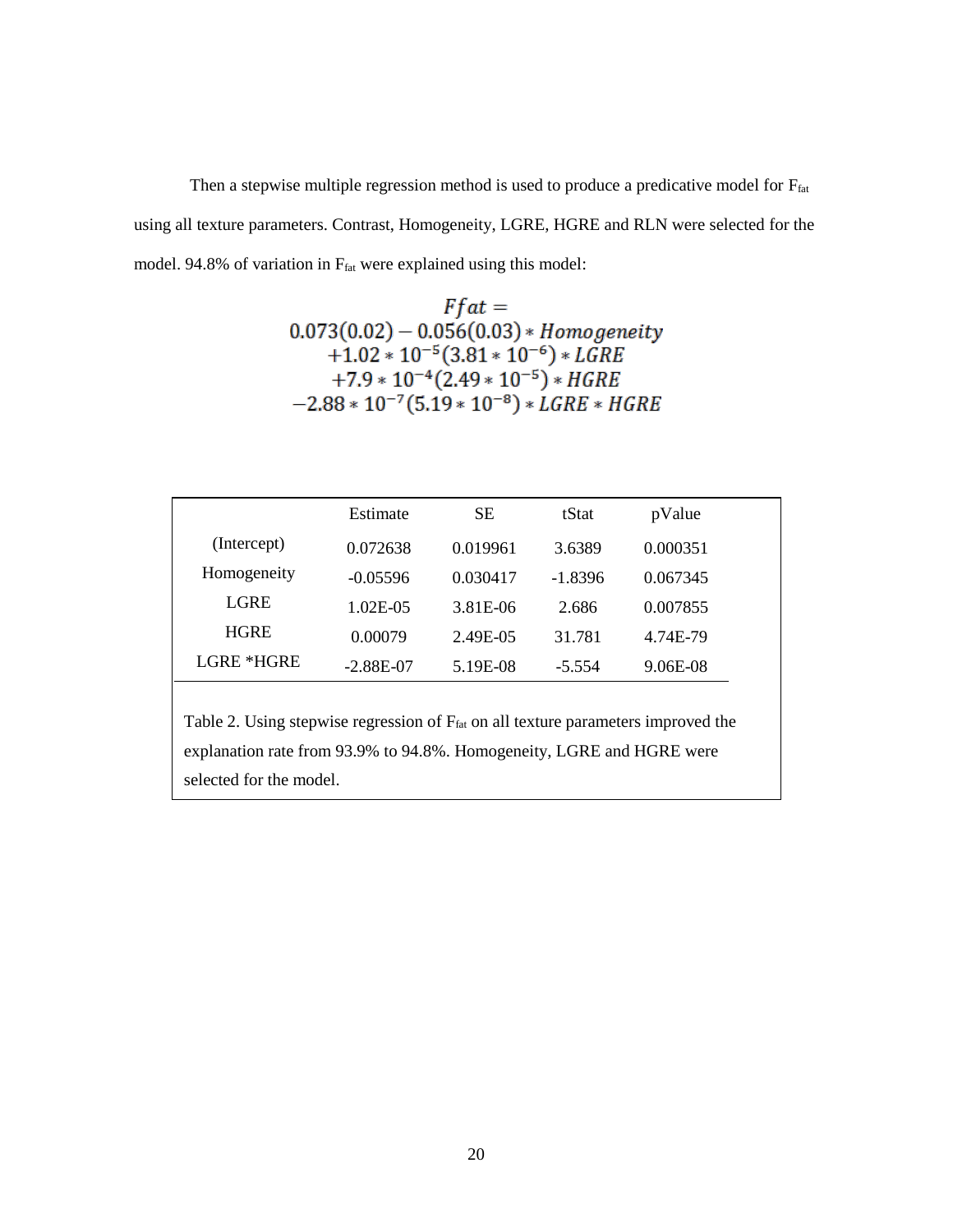

Multivariate model has a predicative  $R^2$  of 0.495, predicting 70.3% of variation within  $F_{\text{fat}}$ . Univariate model model has a predicative  $R^2$  of 0.466, predicting 68.3% of variation within  $F_{\text{fat}}$ 

Leave-one-out cross validation shows that multivariate model predicts 70.3% of the variation within Ffat and the univariate model predicts 68.3% of the variation in Ffat, as shown in figure 3.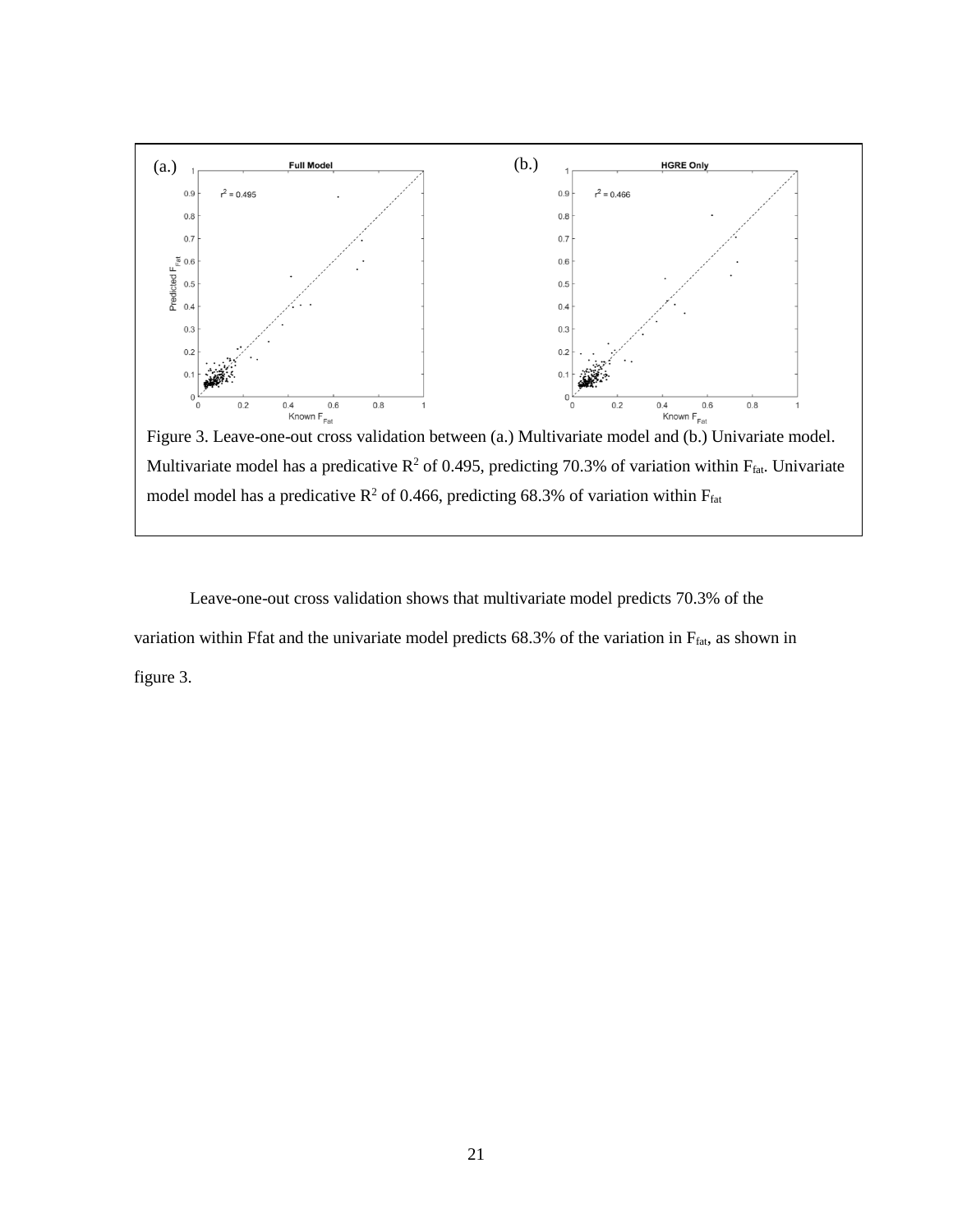#### Chapter 4. Discussion

#### 4.1 Model selection

The first goal of this project was to identify which quantitative MRI and physiological parameters explain inter-individual and inter-muscle variations in texture parameters. Our univariate correlation showed a strong relationship between the HGRE, derived from the GLRM, and Ffat. Another high R value was also observed between HGRE and T1FS. Because the T1FS and  $F_{\text{fat}}$  data were highly correlated, we completed a partial correlation analysis as well. This analysis showed significant partial correlations between  $F_{\text{fat}}$  and HGRE and between T1FS and HGRE. From the GLCM analysis, most significant  $\mathbb{R}^2$  values can be found in the log(E) with T2FS and with Ffat. Because these correlations were lower than that for HGRE, HGRE was used in the remainder of the studies.

The second goal of this project was to test the ability of texture parameters as tools to predict Ffat values derived from quantitative fat-water imaging. Looking at the results from the partial correlation analysis, the most promising approach would be to invert the model formed above and predict FF from the HGRE. Indeed, this approach resulted in a good predictive model. But two questions further needed to be addressed. First, can we build a model better than this? Second, how do we avoid overfitting and determine the actual predictive  $\mathbb{R}^2$ ?

To address the first question, we started by incorporating all eleven available texture parameters into a multivariate analysis and conducted a stepwise regression. The regression selected five texture parameters as predictor variables. Compared to the single regression model with only HGRE, the new model showed a marginal improvement. This indicates that even in the more complex model, the predictive ability is still mainly driven by HGRE.

The risk exists that the mild improvement in the more complex model is due to overfitting. To test this possibility, we completed a leave-one-out cross-validation analysis on both models. In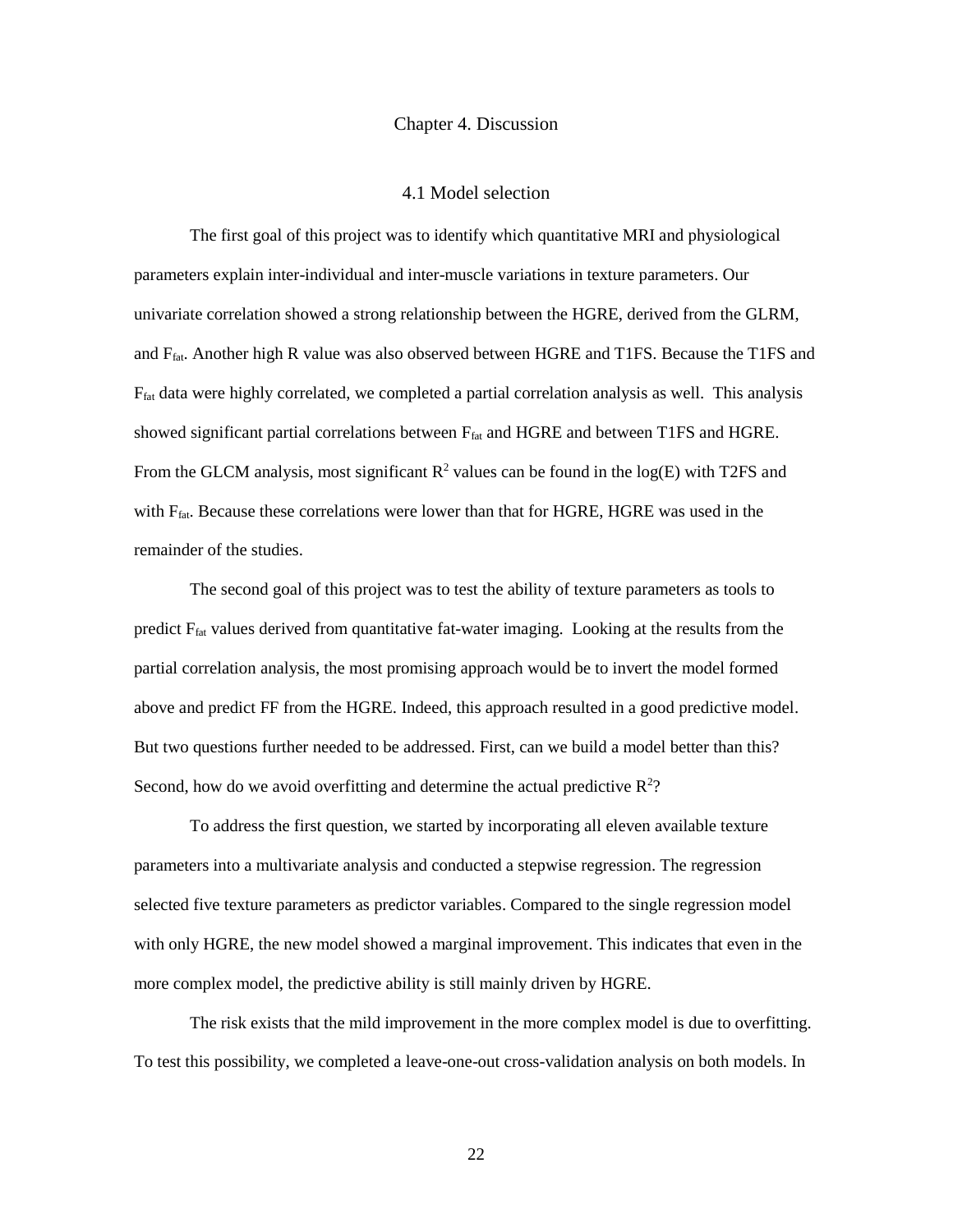the case of the original univariate model, the correlation was better preserved than in the case of the multivariate model. Also, one data point was poorly predicted in the cross-validation of the multivariate model. Together, these data suggest that the slightly improved correlation in the multiple regression model is mainly due to overfitting and that the single correlation model using HGRE out-performs any other models using the observed texture parameters to predict FF.

#### 4.2 Robustness

The HGRE model has built a good foundation for  $F_{\text{fat}}$  prediction. Yet there are still unaddressed concerns regarding the robustness of the model. A future goal of this work is to extract quantitative data from any clinical database using the contrast based MR images provided. However the provided images are likely to differ in terms of their slice location, in-plane resolution, and TE/TR times due to the various needs at every clinical MR session. Just like changes in quantitative MR parameters, these factors also directly affect the image signal intensity and contrast. Since texture analysis outcomes are heavily based on the image intensity of the original image, the predicted Ffat using our current model will almost certainly vary from the actual results once switched to a different image database. Therefore the robustness of this prediction model to these anticipatable variations in clinical imaging data requires further validation.

Slice location directly changes the image content. In our study, all images were acquired at the mid-thigh for each patient. For studies conducted at different thighs location or even multiple thigh locations, the results may change accordingly. Because polymyositis and dermatomyositis progress differently at differently thigh locations, it is equally possible for a patient to be affected at higher thigh locations and at a lower thigh locations. While the disease manifestation may be similar, the muscle content could potentially change drastically, causing varied results between muscles. Segmentation will also become challenging due to shifting muscle locations. It should be noted, however, that this challenge is not unique to texture analysis. Before applying the model, it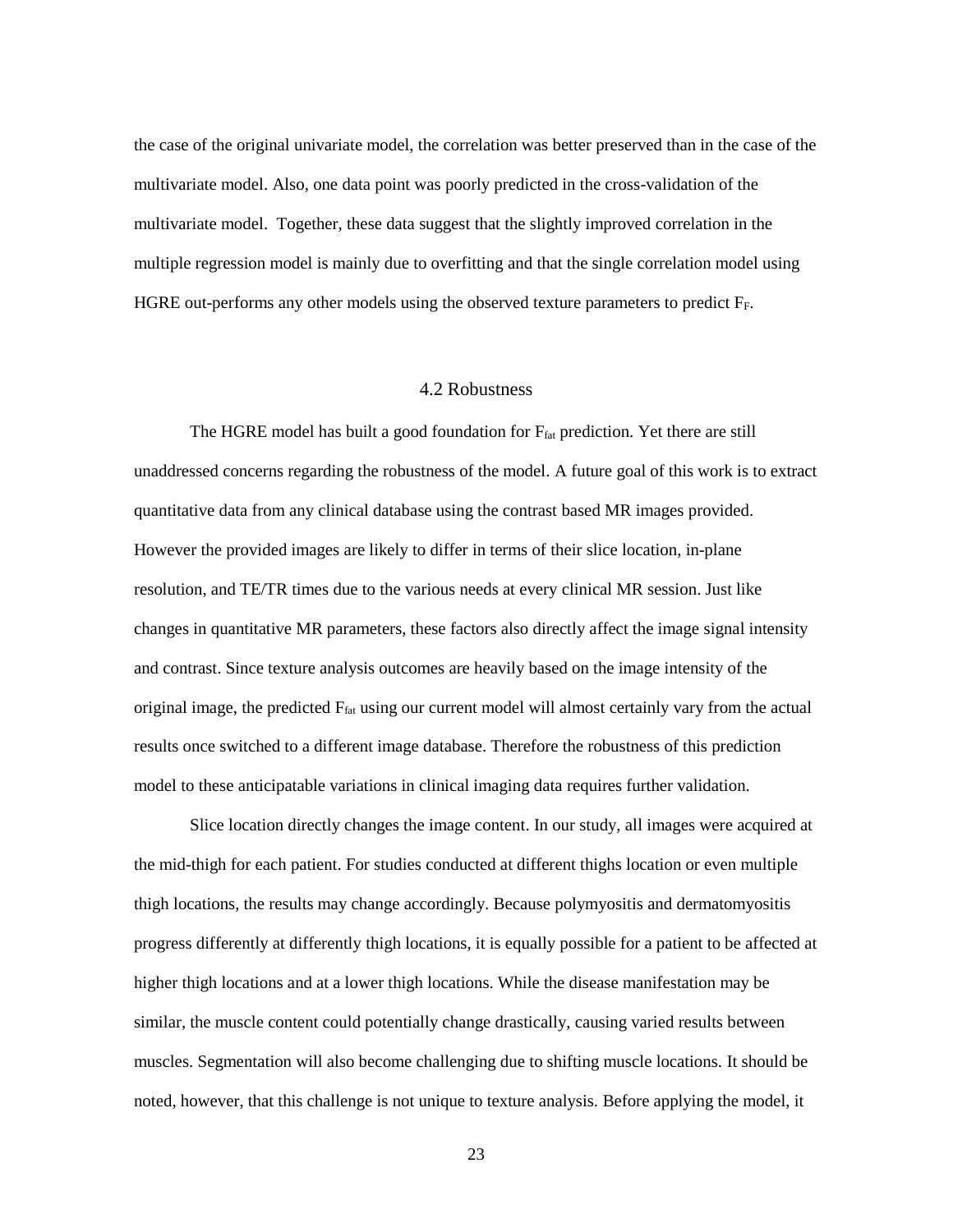is important to use a group of images with mixed slice locations and F<sub>fat</sub> results to test for potential deviations and outliers. It will however prove to be difficult since segmentations of certain muscles will be challenging at different slice locations.

Repetition time and echo time (TR, TE) affect the image contrast more directly, as the signal intensity for a spin echo sequence is typically determined by TR and TE. T1 effects are mainly connected to TR and T2 effects to TE. As TE increases, the effect of T2 diminishes, while if TR increases, the influence of T1 diminishes as well. Therefore if we use the same model on a different database with longer TE time, the contrast is anticipated to be generally lower for T2w images. Therefore the predicted Ffat would be lower comparing to our current database. The same concerns applies for T1 weighted images as our raw image data.

A good way to test the model's sensitivity to TR and TE is to apply the model on raw image data with different TR and TE value and cross validate the result with true F<sub>fat</sub>. Despite the two factors, proton density also plays an important role in the contrast of an acquired image. A similar approach may be applied to validate its influence on the model outcome.

# 4.3 Reproducibility

In this study, reproducibility should also be a priority so that the model may be useful in all situations. One major influence on reproducibility would be B1 inhomogeneity, or the bias field, which directly alters the intensity of raw contrast based image. The bias field also differs from dataset to dataset and even from image to image. Therefore choosing a valid bias field correction method was our priority concern.

Typical bias field correction methods such as a smooth surface estimation in combination with a fuzzy c-mean correction will suffice. The N4 bias field correction method yielded better results for this study. The main concern however, is that bias field correction lacks a standardized criteria that quantifies the image improvement, not to mention a quantitative comparison between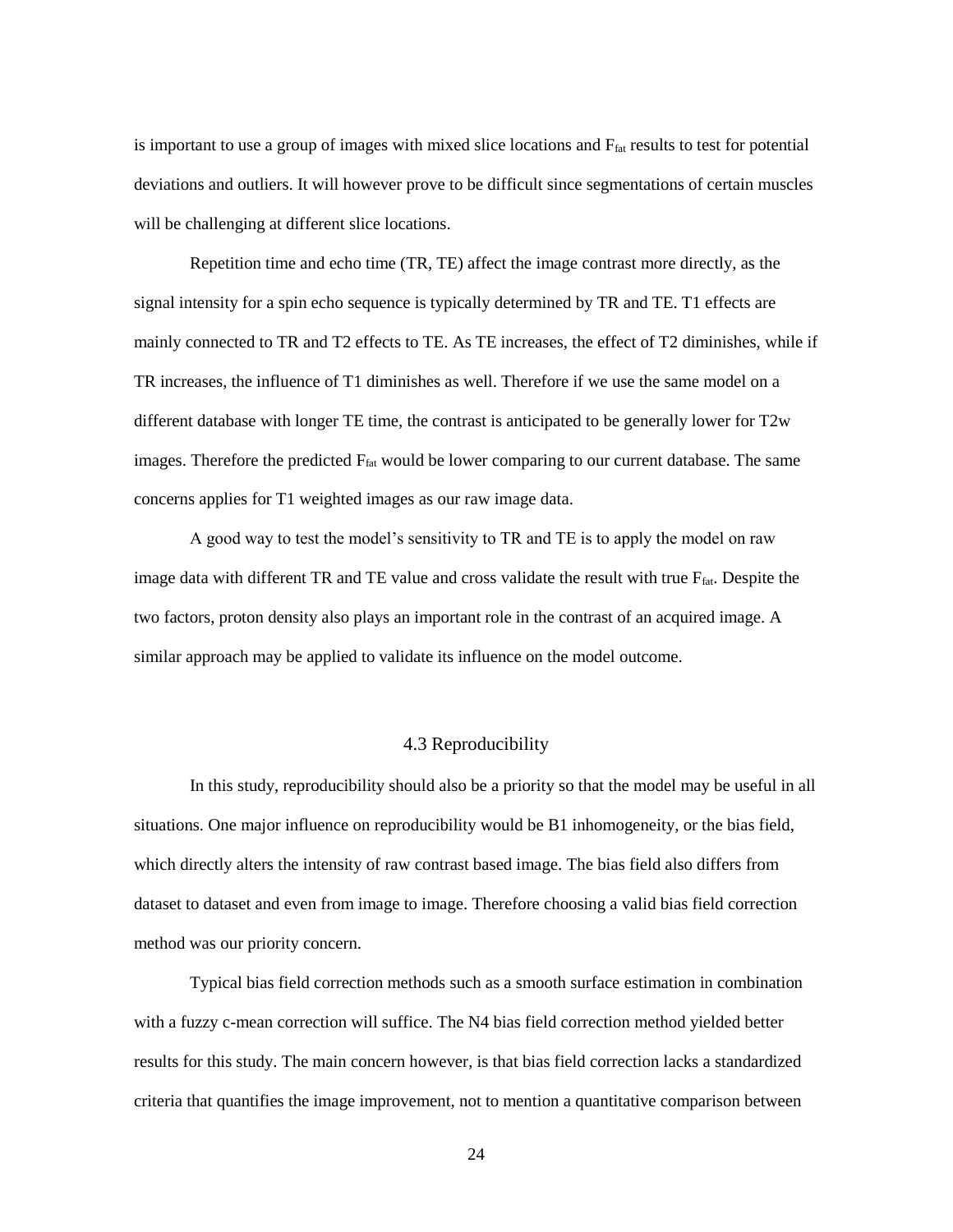two bias field correction methods. The criteria tends to vary from study to study, especially in the cases where a true original image is unavailable.

However this criteria is still limiting. First the assumption does not account for all the other potential noise sources. In a different dataset, background noise or image artifact could be the main source of noise, while the bias field barely have any influence on the image quality. Another problem is that by using the outer ring of subcutaneous fat as criteria it limits the types of images we can analyze. If the image is preprocessed and the subcutaneous fat is removed, then this process will not apply. Therefore it is crucial to figure out criteria that applies universally for bias field correction, so that the correction process can be reproduced in every imaging database under different scenarios.

Another problem worth considering is the segmentation method. In this study all segmentations were done by a trained specialist. The process is time consuming and nearly impossible for a larger dataset. An automatic segmentation method is necessary for a more robust and efficient model. Though a main concern would be reproducibility of the segmentation results, as the infiltrated fat content can be mistakenly recognized as membrane, intramuscular fat or blood vessels in contrast MR images. There is currently no ideal segmentation method for muscle imaging, and some preprocessing may be required to achieve any meaningful results.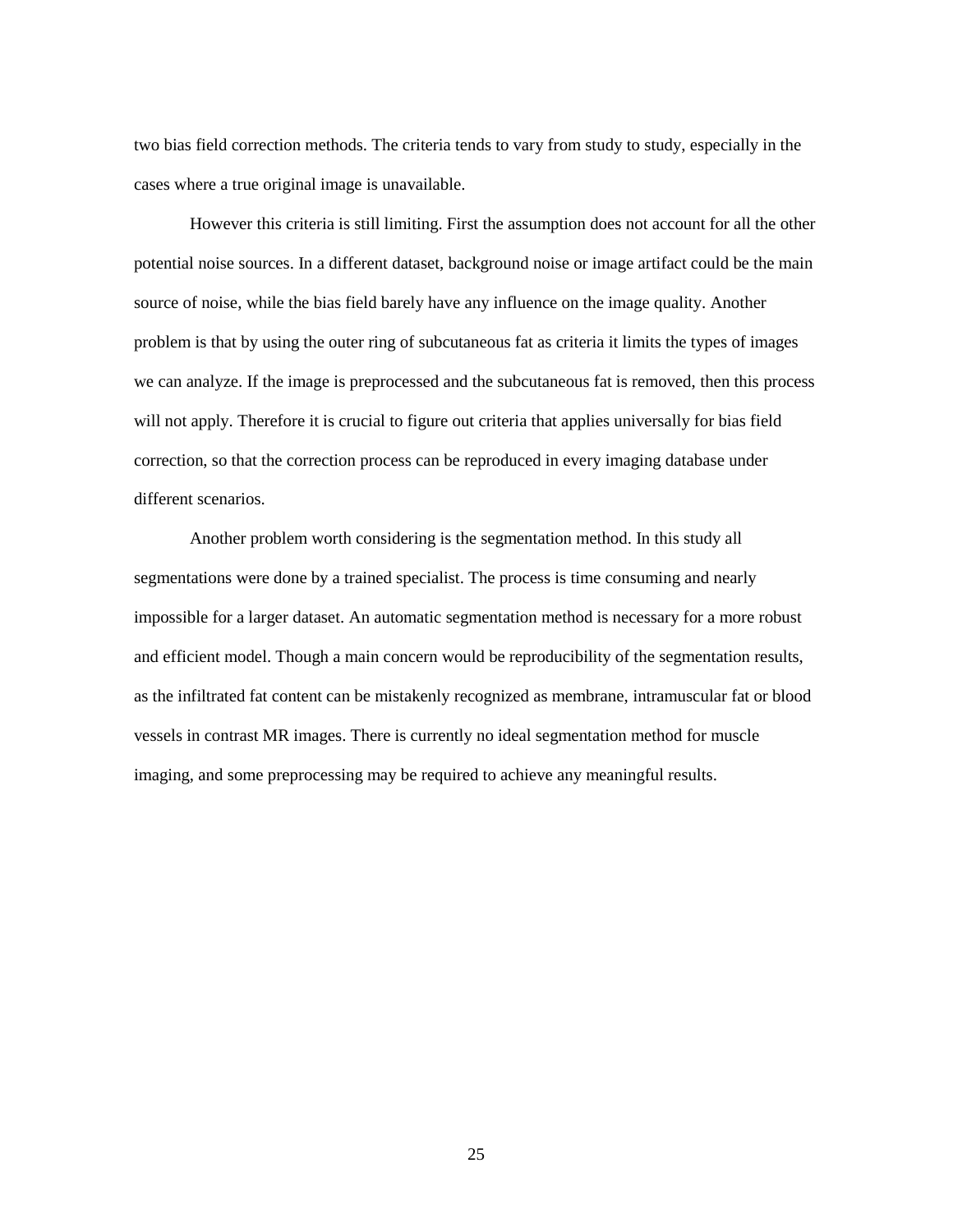# Chapter 5. Conclusions

Overall, this study shows that HGRE has a strong correlation with  $F_{\text{fat}}$ . The constructed prediction model is capable of predicting variations within Ffat in this dataset. Future work is needed to test the models' sensitivity to other acquisition parameters so that the method is more robust. Still, these results strongly support the potential for texture analysis to be used for the quantitation of clinical imaging data.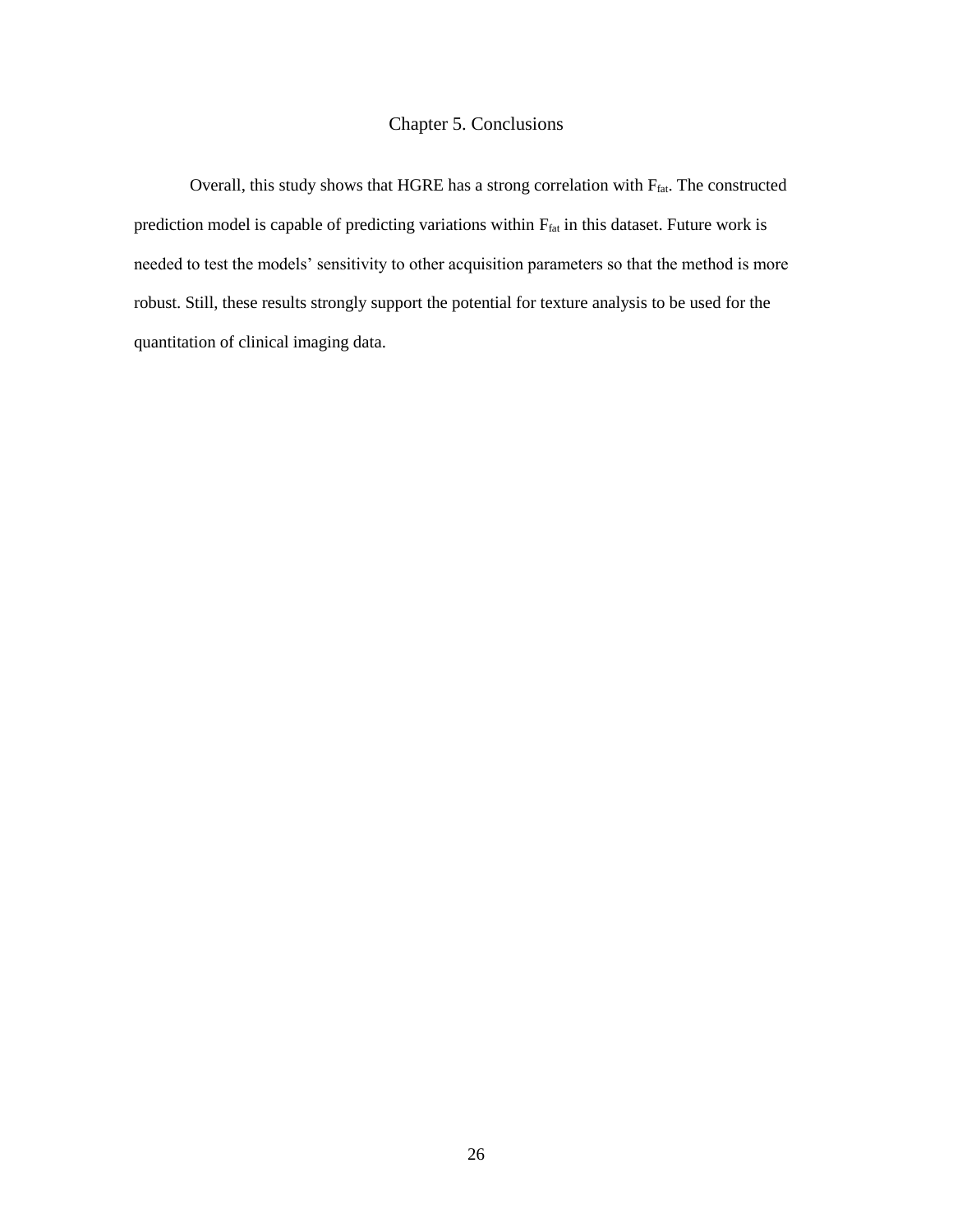# BIBLIOGRAPHY

- 1. Albregtsen, F. (2008). "Statistical Texture Measures Computed from Gray Level Coocurrence Matrices."
- 2. Bohan , A. and J. B. Peter (1975). "Polymyositis and Dermatomyositis." New England Journal of Medicine 292(8): 403-407.
- 3. Castellano, G., et al. (2004). "Texture analysis of medical images." Clinical Radiology 59(12): 1061-1069.
- 4. Damon, B. M., et al. (2016). Chapter 41 Magnetic resonance imaging of skeletal muscle disease. Handbook of Clinical Neurology. C. M. Joseph and R. G. González, Elsevier. Volume 136: 827-842.
- 5. Dixon, W. T. (1984). "Simple proton spectroscopic imaging." Radiology 153(1): 189- 194.
- 6. Galloway, M. M. (1975). "Texture analysis using gray level run lengths." Computer Graphics and Image Processing 4(2): 172-179.
- 7. Guerini, H., et al. (2015). "Fat Suppression with Dixon Techniques in Musculoskeletal Magnetic Resonance Imaging: A Pictorial Review." Semin Musculoskelet Radiol 19(04): 335-347.
- 8. Haralick, R. M., et al. (1973). "Textural Features for Image Classification." Systems, Man and Cybernetics, IEEE Transactions on SMC-3(6): 610-621.
- 9. Holli, K. K., et al. (2010). "Texture analysis of MR images of patients with Mild Traumatic Brain Injury." BMC Medical Imaging 10: 8-8.
- 10. Kassner, A. and R. E. Thornhill (2010). "Texture Analysis: A Review of Neurologic MR Imaging Applications." American Journal of Neuroradiology 31(5): 809-816.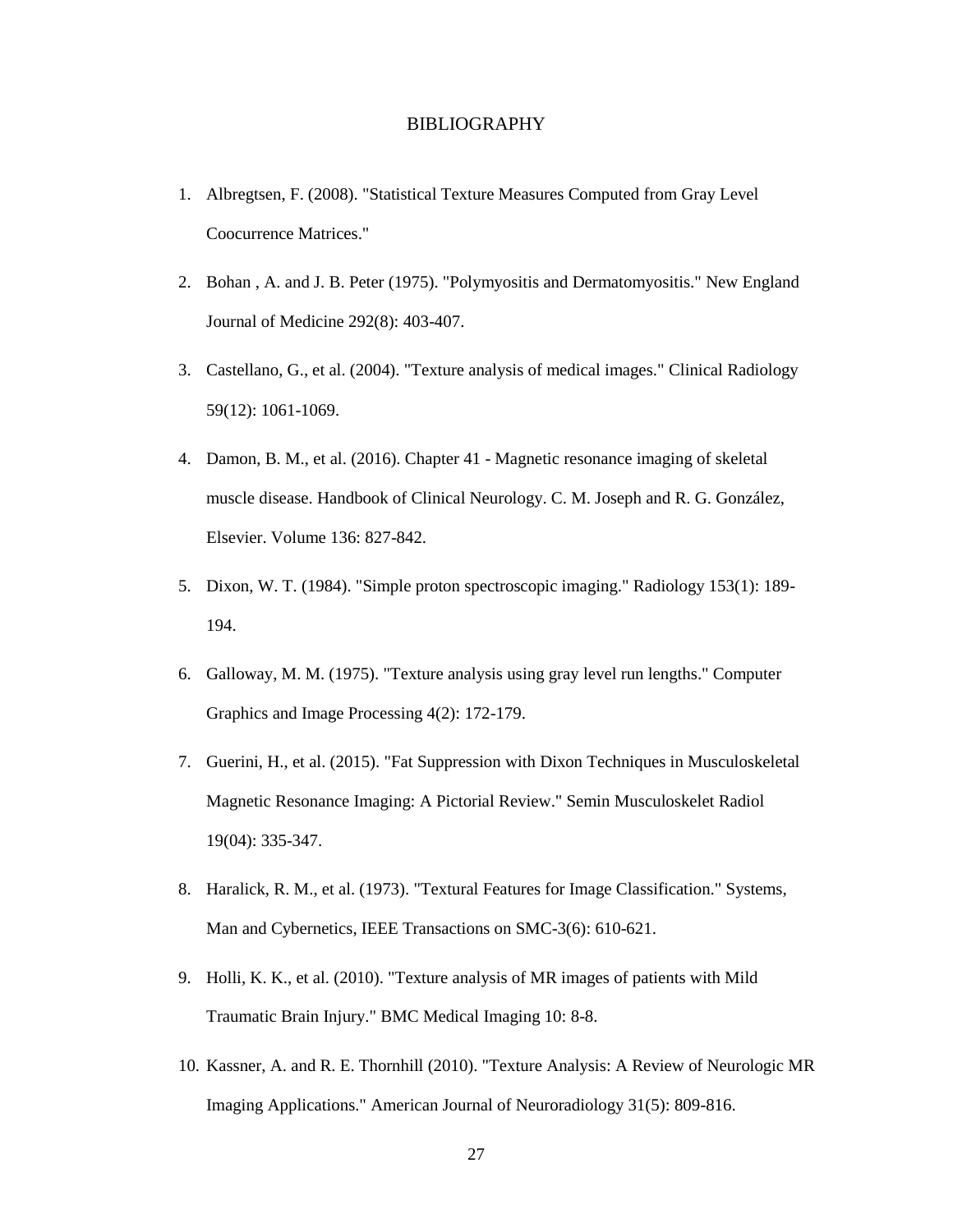- 11. Kijowski, R., et al. (2009). "Improved fat suppression using multipeak reconstruction for IDEAL chemical shift fat-water separation: application with fast spin echo imaging." J Magn Reson Imaging 29(2): 436-442.
- 12. Mayerhoefer, M. E., et al. (2010). "Texture-based classification of focal liver lesions on MRI at 3.0 Tesla: A feasibility study in cysts and hemangiomas." Journal of Magnetic Resonance Imaging 32(2): 352-359.
- 13. O'Connell, M. J., et al. (2002). "Whole-Body MR Imaging in the Diagnosis of Polymyositis." American Journal of Roentgenology 179(4): 967-971.
- 14. Poon, C. S. and R. M. Henkelman (1992). "Practical T2 quantitation for clinical applications." Journal of Magnetic Resonance Imaging 2(5): 541-553.
- 15. Wang, J., et al. (2013). Statistical texture analysis based MRI quantification of Duchenne muscular dystrophy in a canine model.
- 16. Glover, G. H. and E. Schneider (1991). "Three-point dixon technique for true water/fat decomposition with B0 inhomogeneity correction." Magnetic Resonance in Medicine 18(2): 371-383.
- 17. Fishman, R. A. (1994). "Myology: Basic and clinical, second edition, vols 1 and 2. Edited by Andrew G. Engel and Clara Franzini-Armstrong, New York, McGraw-Hill, 1994, 1937 pp. illustrated. " Annals of Neurology 36(5): 808-808.
- 18. Park, J. H., et al. (1990). "Dermatomyositis: correlative MR imaging and P-31 MR spectroscopy for quantitative characterization of inflammatory disease." Radiology 177(2): 473-479.
- 19. Bryant, N. D., et al. (2014). "Multi-parametric MRI characterization of inflammation in murine skeletal muscle." NMR in biomedicine 27(6): 716-725.
- 20. Chu, A., et al. (1990). "Use of gray value distribution of run lengths for texture analysis."